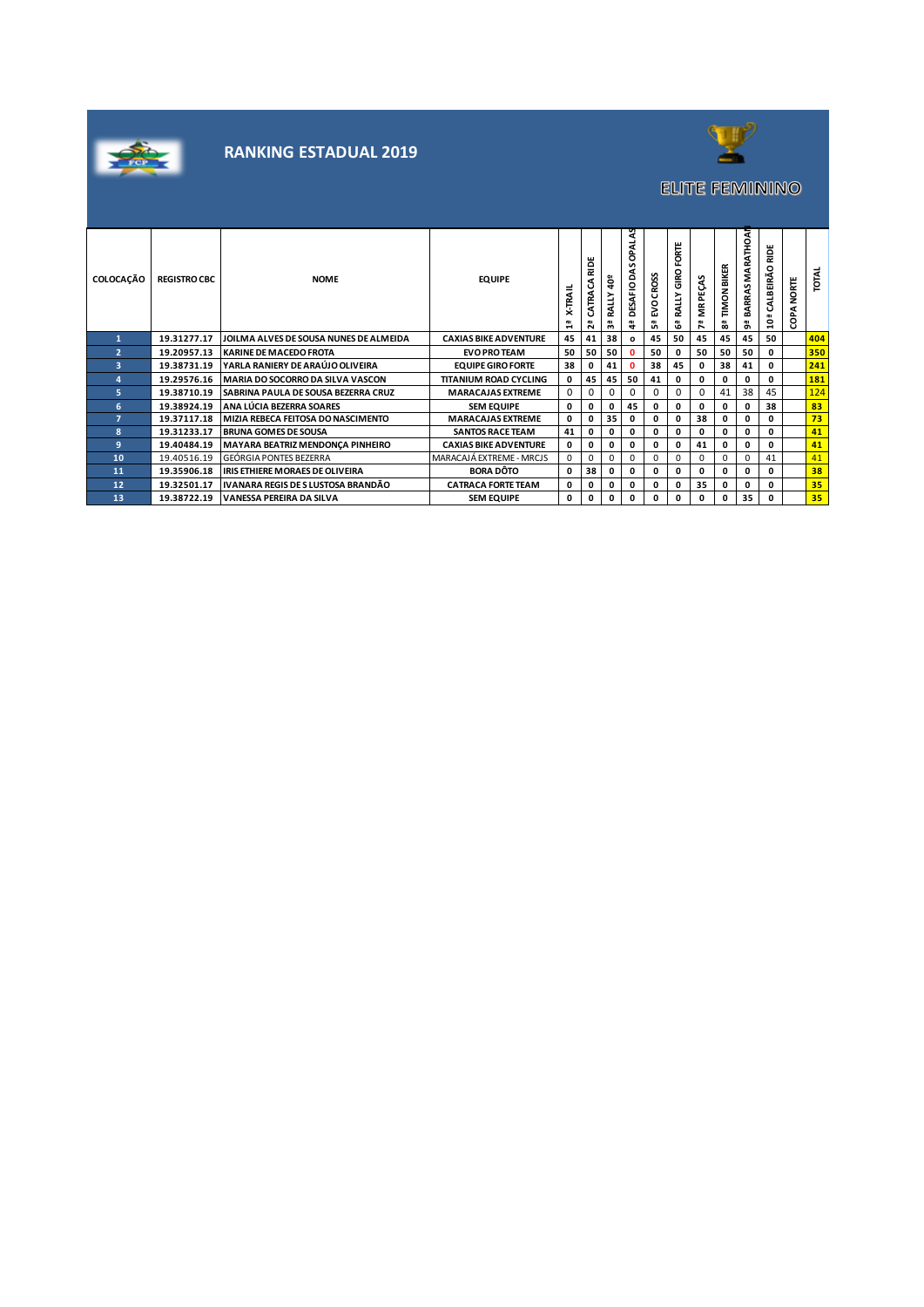



#### **MASTER FEMININO**

| <b>COLOCAÇÃO</b> | <b>REGISTRO CBC</b> | <b>NOME</b>                               | <b>EQUIPE</b>                    | ₹<br>∝<br>$\blacksquare$ | ш<br>≘<br>≃<br>c<br>CATRA<br>កឺ | å5<br>RALLY<br>ౣ | OPALAS<br>ৼ<br>DESAFIO D.<br>नै | <b>CROSS</b><br>Š<br>ů, | ORTE<br>ᇎ<br>GIRO<br><b>RALLY</b><br>ෂී | MR PEÇAS<br>r | <b>BIKER</b><br><b>TIMON</b><br>8 | <b>RO</b><br>좁<br><b>MARA</b><br>S<br><b>ARRA</b><br>മ<br>a, | <b>NOR</b><br>o<br>CALBEIRÃO<br>ã0ª | NORTE<br>욾<br>٥ | <b>TOTAL</b>    |
|------------------|---------------------|-------------------------------------------|----------------------------------|--------------------------|---------------------------------|------------------|---------------------------------|-------------------------|-----------------------------------------|---------------|-----------------------------------|--------------------------------------------------------------|-------------------------------------|-----------------|-----------------|
|                  | 19.18505.13         | <b>CRISTIANY SIQUEIRA DANTAS</b>          | <b>EQUIPE GIRO ALTO</b>          |                          |                                 | 45 45 45         | 41                              |                         | 50 50                                   | 45            | 41                                |                                                              | 45 50                               |                 | 457             |
| $\overline{2}$   | 19.34659.18         | SABINA FRAGA DA SILVA PASSOS VIA          | <b>CAXIAS BIKE ADVENTURE</b>     | 38                       | 41                              | 32               | 38                              | 41                      | 41                                      | 32            | 35 <sub>1</sub>                   | 41                                                           | 45                                  |                 | 384             |
| 3                | 19.34659.18         | <b>KELY CRISTINA DO ROSARIO NUNES</b>     | <b>CATRACA FORTE TEAN</b>        |                          |                                 | 41 38 41         | 45                              | 45                      | 0                                       | 35            | 45                                |                                                              | 50 41                               |                 | 381             |
| 4                | 19.24079.15         | <b>LAYANE LIMA DE SOUSA</b>               | <b>EQUIPE GIRO FORTE</b>         |                          | 50 32                           | 35               | 35                              | 35 45                   |                                         | 38            | 30                                |                                                              | 35 38                               |                 | 373             |
| 5                | 19.10528.09         | <b>ANTONIA LUIZA RODRIGUES DOS SANTOS</b> | <b>SEM EQUIPE</b>                | 0                        |                                 | 50 50            | 50                              | 38                      | 0                                       | 50            | 50                                | 38                                                           | 0                                   |                 | 326             |
| 6                | 19.29232.16         | SARA MARIA ARAUJO MELO                    | <b>CATRACA FORTE TEAN</b>        |                          | 35 26                           | 30               | 0                               |                         | 30 38                                   | 30            | 28                                | 0                                                            | 0                                   |                 | 217             |
| 7                | 19.10777.09         | LEILA MARIA MELO DE MATOS                 | <b>MARACAJÁ EXTREME</b>          | 0                        |                                 | 35 38            | $\mathbf{0}$                    | 0                       | 0                                       | 0             | 32                                | 0                                                            | 0                                   |                 | 105             |
| 8                | 19.40486.19         | <b>CYNTHIA FERREIRA DO VALE</b>           | <b>CAXIAS BIKE ADVENTURE</b>     | $\mathbf{0}$             | 0                               | 0                | 0                               | 0                       | 41                                      | 0             | 38                                | 0                                                            | 0                                   |                 | 79              |
| 9                | 19.39824.19         | <b>MARIA IRANI BARBOSA DA SILVA</b>       | <b>BIKERS DO MARATHAOAN - BM</b> | 0                        | 0                               | 0                | 0                               | 32                      | 0                                       | 0             | 0                                 | 30                                                           | 0                                   |                 | 62              |
| 10               | 19.39670.19         | <b>GEILSA MARIA FERREIRA</b>              | <b>SEM EQUIPE</b>                | 0                        | 0                               | 0                | 0                               | 0                       | 0                                       | 0             | 0                                 | 32                                                           | 0                                   |                 | 32              |
| 11               | 19.39230.19         | <b>SARA LIMA NUNES DE ARAUJO</b>          | <b>SEM EQUIPE</b>                | 0                        | 30                              | 0                | 0                               | 0                       | $\mathbf 0$                             | 0             | 0                                 | 0                                                            | 0                                   |                 | 30 <sub>2</sub> |
| 12               | 19.38546.19         | <b>ISABEL DE SOUSA TORRES</b>             | <b>PEDAL GREEN - EPG</b>         | 0                        | 0                               | 0                | 0                               | 28                      | 0                                       | 0             | 0                                 | 0                                                            | 0                                   |                 | 28              |
| 13               | 19.31194.17         | SILVIA FERNANDA FERRAZ MACIEL             | <b>CAXIAS BIKE ADVENTURE</b>     | 0                        | 28                              | 0                | 0                               | 0                       | 0                                       | 0             | 0                                 | 0                                                            | 0                                   |                 | 28              |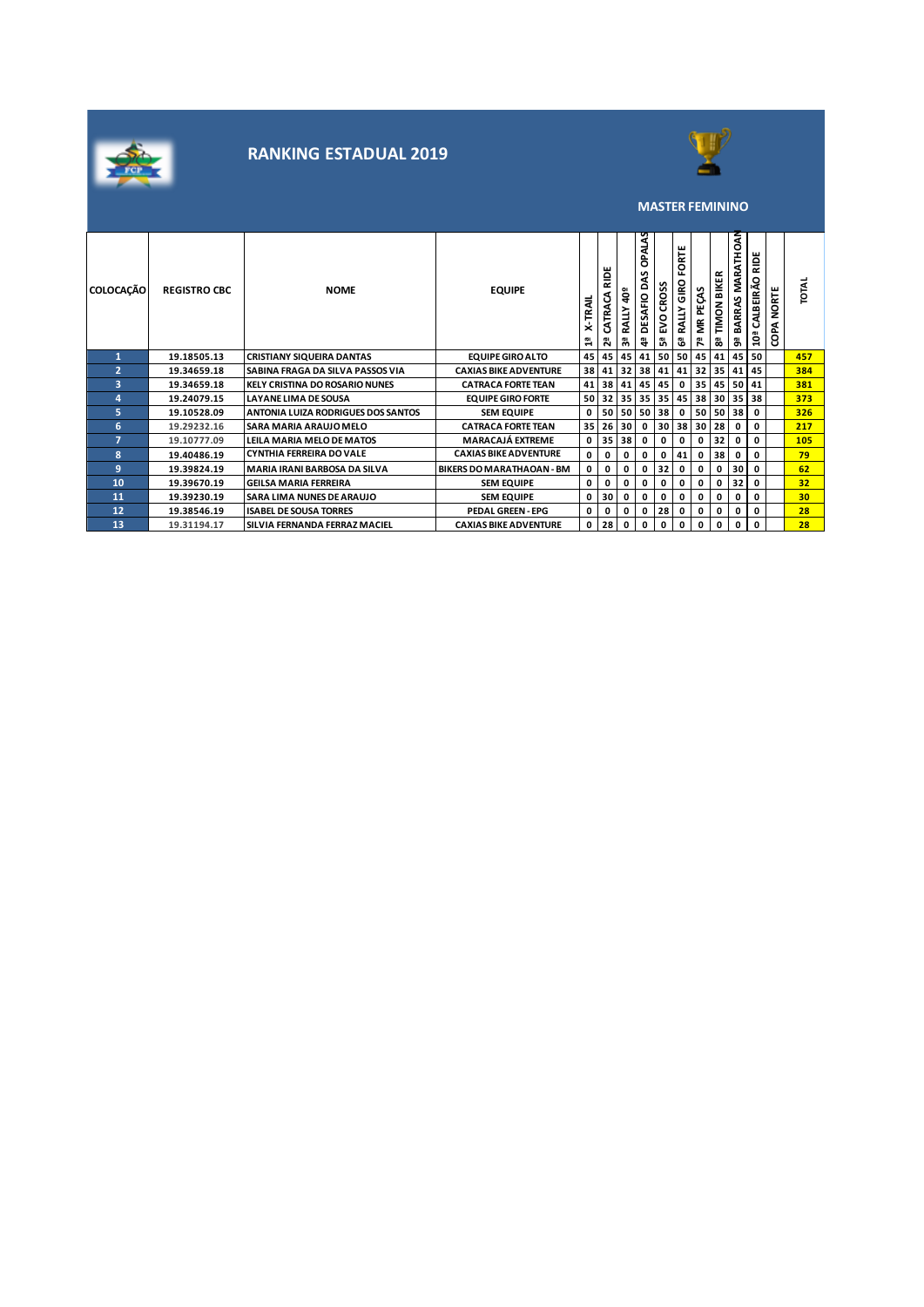



**ELITE MASCULINO**

| <b>COLOCAÇÃO</b> | <b>REGISTRO CBC</b> | <b>NOME</b>                           | <b>EQUIPE</b>                | <b>X-TRAIL</b><br>믭 | Е<br>2<br>CATRACA<br>ឌ | RALLY 40 <sup>9</sup><br>59 | <b>OPALAS</b><br>DAS<br><b>DESAFIO</b><br>ē, | <b>CROSS</b><br>ΕVΟ<br>ឹ | FORTE<br>GIRO<br><b>RALLY</b><br>යී | <b>MR PEÇAS</b><br>ሾ | BIKER<br>TIMON<br>8 | MARATHOAN<br>BARRAS<br>ã, | 읉<br>CALBEIRÃO<br>10ª | <b>NORTE</b><br>COPA | <b>TOTAL</b>    |
|------------------|---------------------|---------------------------------------|------------------------------|---------------------|------------------------|-----------------------------|----------------------------------------------|--------------------------|-------------------------------------|----------------------|---------------------|---------------------------|-----------------------|----------------------|-----------------|
| $\mathbf{1}$     | 19.19546.13         | <b>FRANCISCO EDIO NEVES DA SILVA</b>  | <b>MRTEAM</b>                | 45                  | 30                     | 50                          | 50                                           | 28                       | 0                                   | 50                   | 50                  | 45                        | 50                    |                      | 398             |
| $\overline{2}$   | 19.19545.13         | ANTONIO MARCELO TRINDADE DE MOURA     | <b>MRTEAM</b>                | 50                  | 45                     | 41                          | 41                                           | 35                       | 35                                  | 45                   | 32                  | 41                        | 32                    |                      | 397             |
| 3                | 19.34656.18         | <b>KENNEDY DA SILVA OLIVEIRA</b>      | <b>OEIRAS BIKE CLUBE</b>     | 38                  | 32                     | 45                          | 35                                           | 18                       | 45                                  | 41                   | 45                  | 38                        | 45                    |                      | 382             |
| 4                | 19.29102.16         | FÁBIO LAFAEL FERNANDES DA COSTA JR    | <b>EQUIPE GIRO FORTE</b>     | 24                  | 50                     | 35                          | 32                                           | 45                       | 50                                  | 35                   | 30                  | 50                        | 26                    |                      | 377             |
| 5                | 19.14495.11         | LUIS MACEDO DA SILVA JUNIOR           | <b>SEM EQUIPE</b>            | 28                  | 35                     | 0                           | 0                                            | 41                       | 41                                  | 38                   | 35                  | 35                        | 41                    |                      | 294             |
| 6                | 19.31254.17         | <b>WALDEANDERSON DE SOUSA SILVA</b>   | <b>EVO PRO TEAM</b>          | 30                  | 28                     | 30                          | 38                                           | 30                       | 26                                  | 24                   | 0                   | 30                        | 0                     |                      | 236             |
| $\overline{ }$   | 19.38641.19         | <b>MATHEUS MENDES DE SOUSA</b>        | <b>OEIRAS BIKE CLUBE</b>     | 32                  | 38                     | 0                           | 24                                           | 38                       | 32                                  | 0                    | 0                   | 0                         | 35                    |                      | 199             |
| 8                | 19.25730.16         | <b>RENAN GABRIEL DA COSTA SILVA</b>   | <b>EVO PRO TEAM</b>          | $\mathbf{0}$        | 26                     | 0                           | 0                                            | 32                       | 30                                  | 26                   | 28                  | 26                        | 24                    |                      | 192             |
| 9                | 19.31192.17         | <b>GABRIEL ERMANO COUTINHO AGUIAR</b> | <b>CATRACA FORTE TEAM</b>    | 0                   | 24                     | 0                           | 28                                           | 22                       | 24                                  | 22                   | 24                  | 0                         | 30                    |                      | 174             |
| 10               | 19.18738.13         | <b>EMANUEL DE JESUS COSTA RABELO</b>  | <b>EVO PRO TEAM</b>          | 0                   | 0                      | 38                          | 30                                           | 50                       | 38                                  | 0                    | 0                   | 0                         | 0                     |                      | 156             |
| 11               | 19.38987.19         | LUCAS COELHO DIAS RIBEIRO             | <b>SEM EQUIPE</b>            | 0                   | 41                     | 0                           | 45                                           | 0                        | 28                                  | 30                   | 0                   | 0                         | 0                     |                      | 144             |
| 12               | 19.15617.12         | <b>MATHEUS FERREIRA SOUSA</b>         | <b>BIKE RACE TEAM</b>        | 0                   | 0                      | 0                           | 0                                            | 0                        | 35                                  | 28                   | 38                  | 0                         | 28                    |                      | 129             |
| 13               | 19.20958.13         | <b>ERICK DOS SANTOS SILVA</b>         | <b>TITANIUM ROAD CYCLING</b> | 0                   | 20                     | 32                          | 26                                           | 26                       | 0                                   | $\mathbf{0}$         | 0                   | 0                         | 0                     |                      | 104             |
| 14               | 19.38489.19         | <b>DAVI RODRIGUES JANDOSO</b>         | <b>BORA DOTÔ</b>             | 0                   | 0                      | 0                           | 0                                            | 0                        | 0                                   | 0                    | 41                  | 0                         | 38                    |                      | 79              |
| 15               | 19.17936.12         | <b>WANDERSON ALVES SILVA</b>          | PEDAL BIKERS CLUB            | 0                   | 0                      | 0                           | 0                                            | 24                       | 22                                  | $\mathbf 0$          | 26                  | 0                         | 0                     |                      | 72              |
| 16               | 19.40454.19         | <b>CHAIRONE AGUIAR CONCEIÇÃO</b>      | <b>MARACAJA EXTREME</b>      | 0                   | 0                      | 0                           | 0                                            | 0                        | 0                                   | 0                    | 0                   | 32                        | 22                    |                      | 54              |
| 17               | 19.38492.19         | <b>DOMINGOS RICARDO ROSENO LEMOS</b>  | <b>SANTOS RACE TEAM</b>      | 26                  | 22                     | 0                           | 0                                            | 0                        | 0                                   | 0                    | 0                   | 0                         | 0                     |                      | 48              |
| 18               | 19.15398.11         | JOAO ALVES DA SILVA NETO              | <b>BIKE RACE TEAM</b>        | 41                  | 0                      | 0                           | 0                                            | 0                        | 0                                   | 0                    | 0                   | 0                         | 0                     |                      | 41              |
| 19               | 19.35917.18         | DANIEL IALLE DE CARVALHO SOUSA        | <b>FOXTEAM</b>               | 0                   | 18                     | 0                           | 0                                            | 20                       | 0                                   | 0                    | 0                   | 0                         | 0                     |                      | 38              |
| 20               | 19.18738.13         | <b>EMANUEL DE JESUS COSTA RABELO</b>  | <b>EVO PRO TEAM</b>          | 0                   | 0                      | 0                           | 0                                            | 0                        | 0                                   | 32                   | 0                   | 0                         | 0                     |                      | 32 <sub>2</sub> |
| 21               | 19.34235.18         | <b>JOSE MOREIRA GOMES</b>             | <b>BIKE RACE TEAM</b>        | 0                   | 0                      | 0                           | 0                                            | 0                        | 0                                   | 0                    | 0                   | 28                        | 0                     |                      | 28              |
| 22               | 19.39936.19         | <b>FLAVIO OLIVEIRA COELHO</b>         | <b>SEM EQUIPE</b>            | 0                   | 0                      | 0                           | 0                                            | 0                        | 0                                   | 0                    | 22                  | 0                         | 0                     |                      | 22              |
| 23               | 19.38584.19         | JOSÉ WILTON VIEIRA DE MOURA           | <b>SEM EQUIPE</b>            | 0                   | 0                      | 0                           | 0                                            | 0                        | 20                                  | 0                    | 0                   | 0                         | 0                     |                      | 20              |
| 24               | 19.31252.17         | <b>MAXMILLER SANTOS</b>               | <b>SANTOS RACE TEAM</b>      | $\mathbf{0}$        | 16                     | <sup>0</sup>                | O                                            | $\Omega$                 | 0                                   | O                    | O                   | 0                         | 0                     |                      | 16              |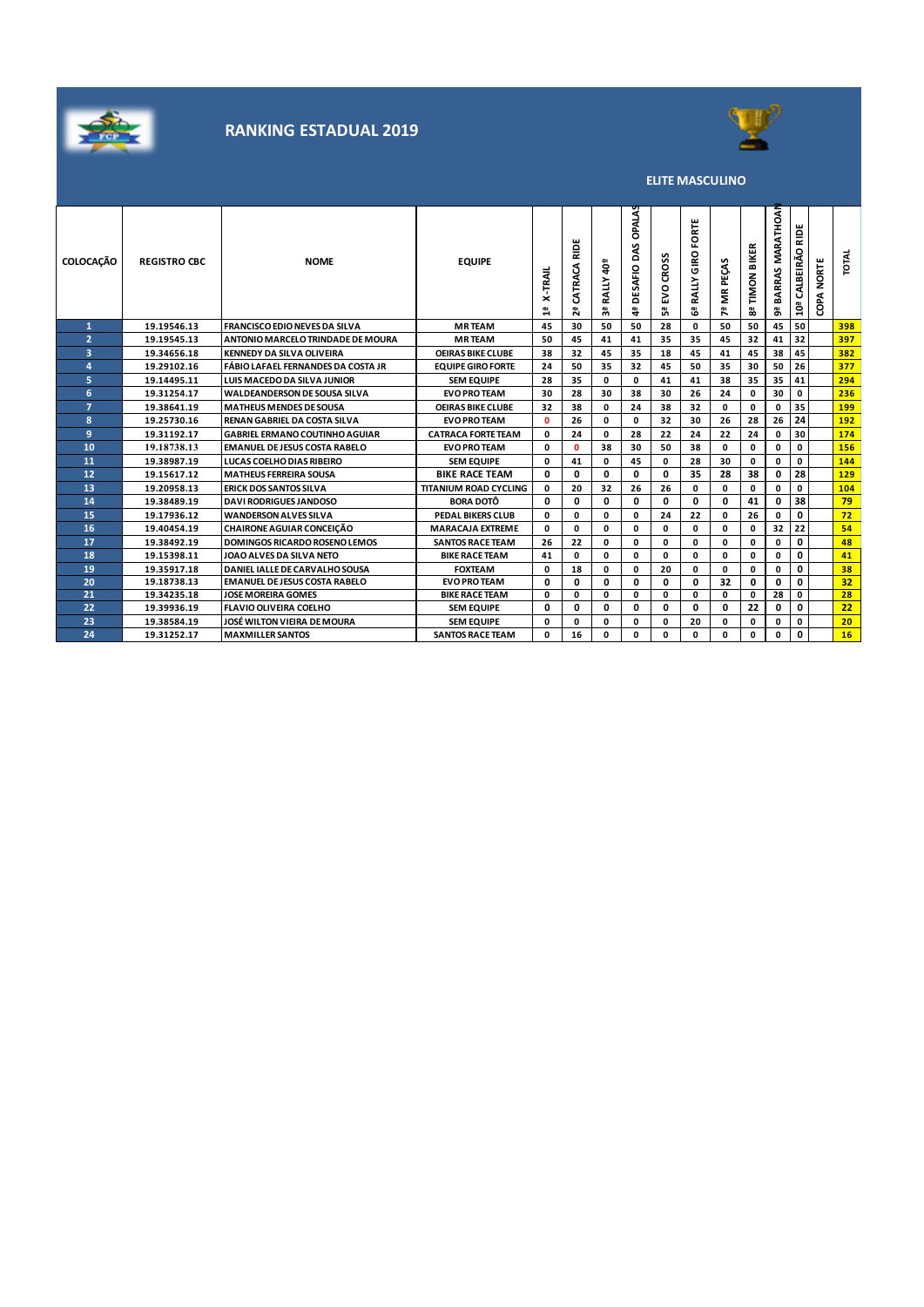



|                  |                     |                                               | <b>JÚNIOR</b>               |              |                       |                |                                  |                           |                               |               |                     |                          |                          |               |       |
|------------------|---------------------|-----------------------------------------------|-----------------------------|--------------|-----------------------|----------------|----------------------------------|---------------------------|-------------------------------|---------------|---------------------|--------------------------|--------------------------|---------------|-------|
| <b>COLOCAÇÃO</b> | <b>REGISTRO CBC</b> | <b>NOME</b>                                   | <b>EQUIPE</b>               | X-TRAIL<br>믝 | RIDE<br>CATRACA<br>កី | RALLY 40ª<br>찂 | OPALAS<br>২<br>۵<br>DESAFIO<br>₩ | <b>CROSS</b><br>EVO<br>ů, | ORTE<br>ட்<br>RALLY RIRO<br>ී | MR PEÇAS<br>ዶ | BIKER<br>TIMON<br>锅 | MARATHOAN<br>BARRAS<br>შ | RIDE<br>CALBEIRÃO<br>ã0ª | NORTE<br>COPA | TOTAL |
|                  | 19.31203.17         | BRENNO JHESNNEIR ARAUJO COSTA                 | <b>EQUIOE GIRO FORTE</b>    | 50           | 32                    | 45             | 50                               | 38                        | 41                            | 41            | 38                  | 0                        | 45                       |               | 380   |
| $\overline{a}$   | 19.38992.19         | ERIC JOÃO DE SOUSA PEREIRA                    | <b>SEM EQUIPE</b>           | 0            | 42                    | 50             | 0                                | 50                        | 50                            | 50            | 45                  | 0                        | 50                       |               | 337   |
| з                | 1932291.17          | JOÃO VICTOR LEAL MOREIRA REIS                 | <b>OEIRAS BIKE CLUBE</b>    | 0            | 45                    | 0              | 0                                | 41                        | 45                            | 45            | 0                   | 41                       | 0                        |               | 217   |
| 4                | 19.37240.18         | <b>GABRIEL SOARES RODRIGUES ALVES</b>         | <b>PEDAL GREEN</b>          | 0            | 36                    | 42             | 0                                | 38                        | 0                             | $\mathbf 0$   | 41                  | 0                        | 0                        |               | 157   |
| 5.               | 19.34675.18         | <b>LIEDSON CARVALHO DE AGUIAR</b>             | <b>EXERCITA ESPERANTINA</b> | 0            | 38                    | 0              | 0                                | 45                        | 0                             | 0             | 0                   | 45                       | 0                        |               | 128   |
| 6                | <b>PENDENTE CBC</b> | LEONARDO JOSÉ DA SILVA SANTOS                 | <b>SEM EQUIPE</b>           | 0            | 0                     | 0              | 0                                | 0                         | 0                             | 0             | 50                  | 0                        | 0                        |               | 50    |
| $\overline{7}$   | 19.73131.18         | LUIS EDUARDO CASTRO RUBEM DE MAC              | <b>BORA DÔTO</b>            | 0            | 50                    | 0              | 0                                | 0                         | 0                             | $\mathbf 0$   | $\mathbf 0$         | 0                        | 0                        |               | 50    |
| 8                | <b>PENDENTE CBC</b> | <b>GIRLENO CASTELO BRANCO OLIVEIRA JUNIOR</b> | <b>BIKERS DO MARATHAOAN</b> | 0            | 0                     | 0              | 0                                | 0                         | 0                             | 0             | 0                   | 50                       | 0                        |               | 50    |
| 9                | 19.40291.19         | FERNANDO SOARES DE OLIVEIRA JÚNIOR            | <b>EQUIOE GIRO FORTE</b>    | 0            | 0                     | 0              | 0                                | 0                         | 38                            | 0             | O                   | 0                        | 0                        |               | 38    |
| 10               | 19.39671.19         | <b>EDUARDO BRITO GOMES</b>                    | <b>SEM EQUPE</b>            | 0            | 0                     | 0              | 0                                | 0                         | 0                             | 0             | 35                  | 38                       | 0                        |               | 35    |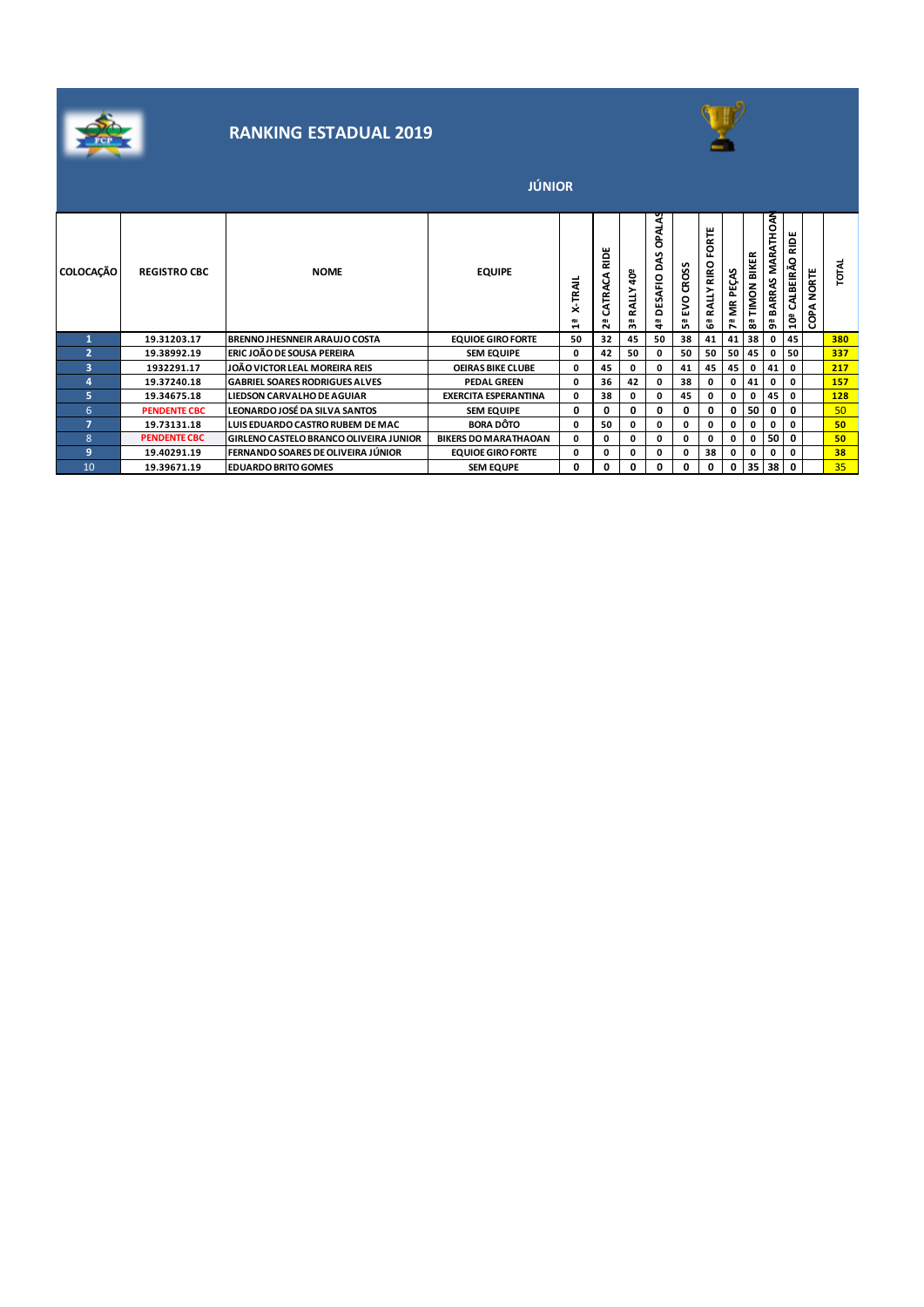



**JUVENIL** 

| <b>COLOCAÇÃO</b>         | <b>REGISTRO CBC</b> | <b>NOME</b>                                   | <b>EQUIPE</b>               | <b>X-TRAIL</b><br>삅 | RIDE<br>CATRACA<br>កី | ទី<br>RALLY<br>ౚఀ | <b>OPALAS</b><br>L<br>٥<br>DESAFIO<br>₹ | <b>CROS</b><br>g<br>ü, | ORTE<br>щ<br>ŝ۴<br>ALLY<br>ů. | PEÇAS<br>ŽЕ<br>ዶ | <b>BIKER</b><br><b>NOMI</b><br>ఙ | <b>ATHOAN</b><br>MARJ<br>ARRAS<br>ଞ୍ଜ | ш<br>을<br>CALBEIRÃO<br>្ព | <b>NORTE</b><br>⋖<br>غ<br>8 | Ĕ               |
|--------------------------|---------------------|-----------------------------------------------|-----------------------------|---------------------|-----------------------|-------------------|-----------------------------------------|------------------------|-------------------------------|------------------|----------------------------------|---------------------------------------|---------------------------|-----------------------------|-----------------|
|                          | 19.32291.17         | JOAO VICTOR MAGALHAES                         | <b>MARACAJA EXTREME</b>     | 50                  | 50                    | 50                | 50                                      | 50                     | 45                            | 50               | 50                               | 50                                    | 50                        |                             | 495             |
| $\overline{\phantom{a}}$ | 19.39737.19         | IJULIO LOPES DE SOUSA FILHO                   | <b>STUDIO SET</b>           | 0                   | 0                     | 45                | 45                                      | 45                     | 50                            | 0                | 0                                | 45                                    | 41                        |                             | 271             |
| 3                        | 19.38821.19         | <b>IWALLACE ESDRAS DA COSTA FERREIRA CAFE</b> | <b>MARACAJA EXTREME</b>     | 0                   | 0                     | 0                 | 0                                       | 41                     | 41                            | 41               | 38                               |                                       | 32 35                     |                             | 228             |
| $\overline{a}$           | 19.37120.18         | <b>RAIMUNDO NONATO F. DA SILVA NETO</b>       | <b>TIMON BIKERS</b>         | 0                   | 0                     | 0                 | 0                                       | 0                      | 0                             | 0                | 45                               | 41                                    | 45                        |                             | 131             |
| 5                        | 19.38587.19         | <b>KAYKY SANTOS FERREIRA</b>                  | <b>BIKERS DO MARATHAOAN</b> | 0                   | 42                    | 0                 | 0                                       | 0                      | 38                            | 0                | 0                                | 28                                    | 0                         |                             | 108             |
| 6                        | <b>PENDENTE CBC</b> | <b>IWILTON GOMES SILVEIRA SEGUNDO</b>         | <b>EQUIPE GIRO FORTE</b>    | 0                   | 0                     | 0                 | 0                                       | 0                      | 0                             | 38               | 35                               | 0                                     | 32                        |                             | 105             |
| 7                        | 19.33323.17         | <b>LOUGAN FELLIPE RAULINO LIRA</b>            | <b>SANTOS RACE TEAM</b>     | 45                  | 0                     | 41                | 0                                       | 0                      | 0                             | 0                | 0                                | 0                                     | 0                         |                             | 86              |
| 8                        | 19.40420.19         | <b>DIOGO FURTADO PINHO</b>                    | <b>EQUIPE GIRO FORTE</b>    | 0                   | 0                     | 0                 | 0                                       | 0                      | 35                            | 45               | 0                                | 0                                     | 0                         |                             | 80              |
| 9                        | 19.40480.19         | <b>CLAYSON AMARAL RODRIGUES JUNIOR</b>        | <b>SEM EQUIPE</b>           | 0                   | 0                     | 0                 | 0                                       | 0                      | 0                             | 0                | 0                                | 35 <sub>1</sub>                       | 38                        |                             | 73              |
| 10                       | 19.39244.19         | JOÃO AUGUSTO MOTA ANTUNES                     | <b>BORA DÔTO</b>            | 0                   | 45                    | 0                 | 0                                       | 0                      | 0                             | 0                | 0                                | 0                                     | 0                         |                             | 45              |
| 11                       | 19.40414.19         | <b>FCO. VINICIUS DANTAS DE A. BARBOSA</b>     | <b>GIRO FORTE</b>           | 0                   | 0                     | 0                 | 0                                       | 0                      | 0                             | 0                | 41                               | 0                                     | 0                         |                             | 41              |
| 12                       | 19.38488.19         | DAVIDOS SANTOS CARVALHO                       | <b>APC</b>                  | 0                   | 0                     | 0                 | 0                                       | 0                      | 0                             | 0                | 0                                | 38                                    | 0                         |                             | 38              |
| 13                       | 19.40414.19         | <b>FRANCISCO VINICIUS D. DE A. BARBOSA</b>    | <b>EQUIPE GIRO FORTE</b>    | 0                   | 0                     | 0                 | 0                                       | 0                      | 32                            | 0                | 0                                | 0                                     | 0                         |                             | 32              |
| 14                       | 19.40318.19         | JOÃO FRANCISCO OLIVEIRA                       | <b>SEM EQUIPE</b>           | 0                   | 0                     | 0                 | 0                                       | 0                      | 0                             | 0                | 0                                | 30                                    | $\mathbf 0$               |                             | 30 <sub>2</sub> |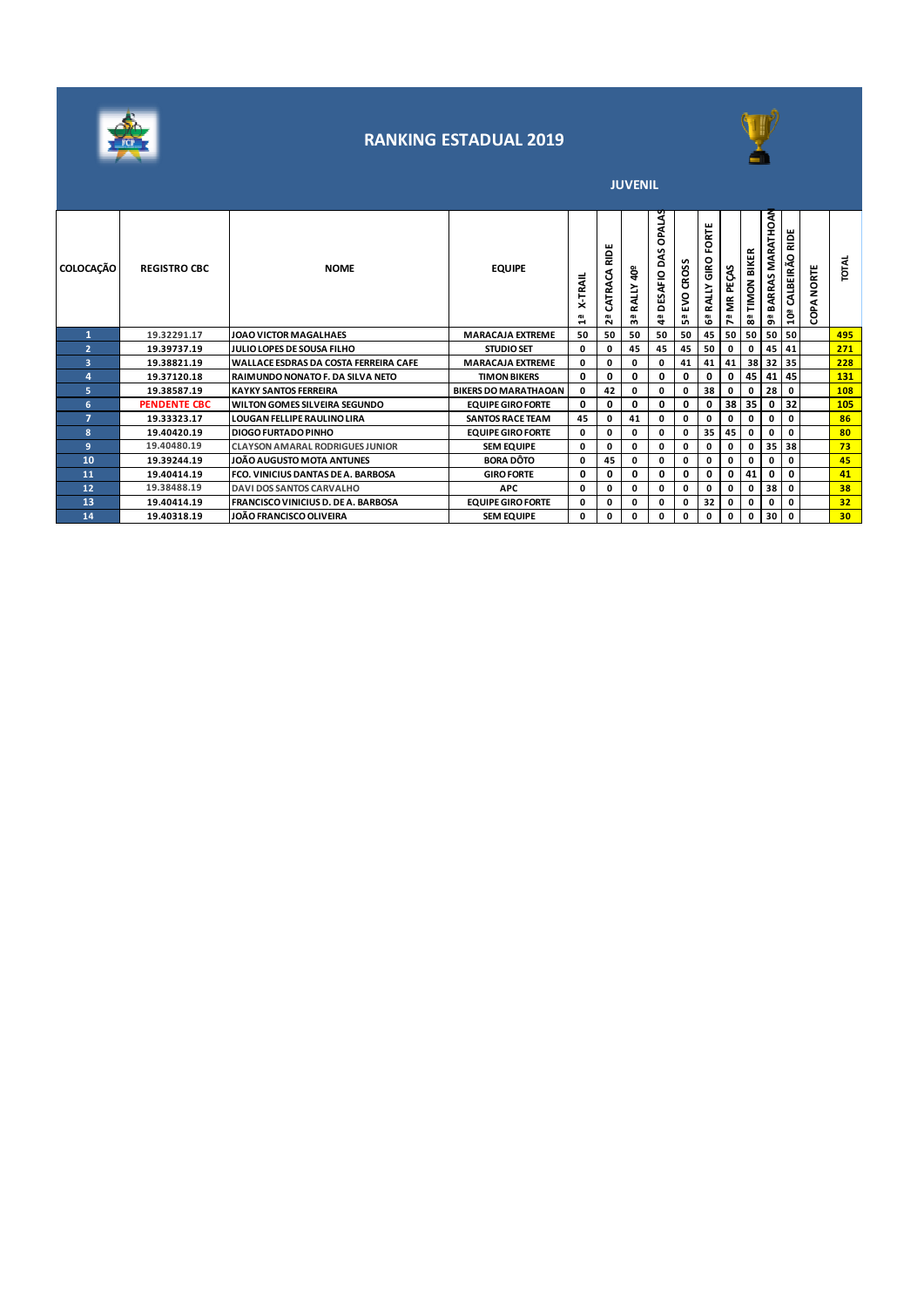



**SUB 30**

| <b>COLOCAÇÃO</b>        | <b>REGISTRO CBC</b> | <b>NOME</b>                                    | <b>EQUIPE</b>                | <b>X-TRAIL</b><br>읩 | 읉<br>CATRACA<br>5g | <b>RALLY 40°</b><br>59 | OPALAS<br><b>BAS</b><br><b>DESAFIO</b><br>4 | <b>CROSS</b><br>5×<br>ធី | FORTE<br>RALLY GIRO<br>ී | MR PEÇAS<br>54 | <b>BIKER</b><br>TIMON<br>œ | MARATHOAN<br>BARRAS<br>a. | 읉<br>10ª CALDEIRÃO | <b>COPA NORTE</b> | <b>INLO</b>             |
|-------------------------|---------------------|------------------------------------------------|------------------------------|---------------------|--------------------|------------------------|---------------------------------------------|--------------------------|--------------------------|----------------|----------------------------|---------------------------|--------------------|-------------------|-------------------------|
| 1                       | 19.32369.17         | <b>RENATO SOUSA FONTES</b>                     | <b>OEIRAS BIKE CLUBE</b>     | 41                  | 50                 | 41                     | 45                                          | 35                       | 50                       | 38             | 38                         | 50                        | 45                 |                   | 433                     |
| $\overline{2}$          | 19.32535.17         | ALOISIO ERNESTO DE ANDRADE C                   | <b>TIMON BIKE ADVENTURE</b>  | 50                  | 45                 | 50                     | 0                                           | 50                       | 0                        | 50             | 41                         | 28                        | 38                 |                   | 352                     |
| $\overline{\mathbf{3}}$ | 19.32535.19         | <b>FRANCISCO GUILHERME COSTA</b>               | <b>EVO PRO TEAM</b>          | 38                  | 35                 | 26                     | 38                                          | 42                       | 0                        | 45             | 28                         | 35                        | 32                 |                   | 319                     |
| $\overline{a}$          | 19.32535.48         | VENANCIO SILVA SA FERRO                        | <b>EQUIPE GIRO ALTO</b>      | 20                  | 10                 | 30                     | 28                                          | 30                       | 32                       | 28             | 26                         | 26                        | 26                 |                   | 256                     |
| 5                       | 19.32535.18         | <b>FERNANDO ROCHA BARBOSA</b>                  | <b>TIMON BIKE ADVENTURE</b>  | 30                  | 38                 | 35                     | 0                                           | 45                       | $\mathbf 0$              | 22             | 35                         | $\mathbf 0$               | 41                 |                   | 246                     |
| 6                       | 19.14303.11         | <b>FABRICIO DE ABREU MARTINS</b>               | <b>SEM EQUIPE</b>            | 24                  | 22                 | 0                      | $\mathbf{0}$                                | 26                       | 38                       | 32             | 20                         | 32                        | 30                 |                   | 224                     |
| $\overline{7}$          | 19.39201.19         | YAN RANIERY DE ARAÚJO OLIVEIRA                 | <b>EQUIPE GIRO FORTE</b>     | 0                   | 0                  | 28                     | 26                                          | 38                       | 41                       | 35             | 32                         | 0                         | 22                 |                   | 222                     |
| 8                       | 19.36451.18         | <b>MANOEL DE SOUSA SANTOS</b>                  | <b>MARACAJA EXTREME</b>      | 0                   | $\mathbf{0}$       | 0                      | 50                                          | 0                        | 0                        | 0              | 45                         | 45                        | 50                 |                   | 190                     |
| 9                       | 19.34192.18         | <b>LUCAS CASTELO BRANCO</b>                    | <b>MAX BIKE TEAM</b>         | 0                   | 24                 | 0                      | $\mathbf 0$                                 | 28                       | 35                       | 30             | 0                          | 0                         | 35                 |                   | 152                     |
| 10                      | 19.29103.16         | <b>LUCAS FELIPE RODRIGUES SILVEIRA</b>         | <b>CAXIAS BIKE ADVENTURE</b> | 28                  | 28                 | 0                      | $\mathbf 0$                                 | 22                       | 0                        | 26             | 18                         | 0                         | 24                 |                   | 146                     |
| 11                      | 19.39283.19         | ALEXANDRE MAGNO MACHADO ARAÚJO DE OLIVEIRA     | <b>MARACAJA EXTREME</b>      | $\mathbf{0}$        | 16                 | 22                     | 22                                          | 20                       | 28                       | 0              | 0                          | 0                         | 28                 |                   | 136                     |
| 12                      | 19.29111.16         | <b>CARLOS AUGUSTO RÊGO DAMASCENO</b>           | <b>MARACAJA EXTREME</b>      | 32                  | $\mathbf{0}$       | 0                      | $\Omega$                                    | $\mathbf 0$              | 0                        | 41             | 24                         | 38                        | 0                  |                   | 135                     |
| 13                      | 19.29345.16         | <b>ANTONIO AMAURY MARTINS</b>                  | <b>SANTOS RACE TEAM</b>      | 35                  | 26                 | 0                      | $\mathbf 0$                                 | 24                       | 45                       | 0              | 0                          | 0                         | 0                  |                   | 130                     |
| 14                      | 19.30075.16         | <b>CROMWELL ANDRADE NETO</b>                   | <b>STUDIO SET</b>            | 0                   | $\mathbf{0}$       | 45                     | 42                                          | 32                       | 0                        | 0              | 0                          | 0                         | 0                  |                   | 119                     |
| 15                      | 19.32535.30         | <b>VITOR BENICIO DOS SANTOS</b>                | <b>MARACAJA EXTREME</b>      | 22                  | 14                 | 16                     | 30                                          | 0                        | 30                       | $\mathbf 0$    | 0                          | 0                         | 0                  |                   | 112                     |
| 16                      | 19.11700.09         | <b>ADILSON SILVA IBIAPINA</b>                  | <b>MARACAJÁ EXTREME</b>      | 0                   | 30                 | 0                      | 32                                          | 10                       | 0                        | 0              | 30                         | 0                         | 0                  |                   | 102                     |
| 17                      | 19.39697.19         | <b>HONYE ALLAN VERAS DO AMARAL</b>             | <b>SEM EQUIPE</b>            | $\mathbf 0$         | 0                  | 38                     | 35                                          | 0                        | 0                        | 0              | 22                         | 0                         | 0                  |                   | 95                      |
| 18                      | 19.21768.14         | CARLOS VÍTOR DE MOURA SÁ                       | PICOS PEDAL CLUBE            | 45                  | $\mathbf{0}$       | 0                      | $\Omega$                                    | $\mathbf 0$              | 0                        | $\mathbf 0$    | $\mathbf 0$                | 41                        | 0                  |                   | 86                      |
| 19                      | 19.35950.18         | JOÃO JOSÉ DE LIRA NETO                         | <b>SANTOS RACE TEAM</b>      | 0                   | 32                 | 32                     | 0                                           | 0                        | 0                        | 0              | $\mathbf{0}$               | 0                         | 0                  |                   | 64                      |
| 20                      | 19.39282.19         | RICARDO BANDEIRA LOPES FILHO                   | <b>SEM EQUIPE</b>            | 0                   | 20                 | 20                     | $\mathbf 0$                                 | 18                       | 0                        | 0              | 0                          | 0                         | 0                  |                   | 58                      |
| 21                      | 19.38634.19         | <b>MARCOS ANTÔNIO CELESTINO DE SOUSA FILHO</b> | <b>MARACAJA EXTREME</b>      | 0                   | 9                  | 18                     | 24                                          | 0                        | 0                        | 0              | 0                          | 0                         | 0                  |                   | 51                      |
| 22                      | 16.29011.16         | <b>LUIS DIEGO DO NASCIMENTO</b>                | <b>SEM EQUIPE</b>            | 0                   | 0                  | 0                      | 0                                           | 0                        | 0                        | 0              | 50                         | 0                         | 0                  |                   | 50                      |
| 23                      | 19.38969.19         | TALISSON BRUNO DE SOUSA OLIVEIRA               | <b>SEM EQUIPE</b>            | 0                   | $\mathbf{0}$       | 0                      | 0                                           | 0                        | 0                        | 0              | 16                         | 30                        | 0                  |                   | 46                      |
| 24                      | 19.17922.12         | ARTHUR FARIAS SILVA                            | <b>SEM EQUIPE</b>            | 0                   | 42                 | 0                      | 0                                           | 0                        | $\mathbf{0}$             | 0              | $\mathbf{0}$               | 0                         | $\mathbf{0}$       |                   | 42                      |
| 25                      | 19.38493.19         | EDUARDO CARVALHO HIPOLITO DE ARAUJO            | PICOS PEDAL CLUBE            | 26                  | 12                 | 0                      | $\mathbf 0$                                 | 0                        | 0                        | 0              | 0                          | 0                         | $\mathbf 0$        |                   | 38                      |
| 26                      | 19.32535.38         | <b>RENAN CHAGAS COURAS</b>                     | <b>MAX BIKE TEAM</b>         | 18                  | 0                  | 0                      | $\mathbf 0$                                 | 12                       | 0                        | 0              | $\mathbf{0}$               | 0                         | 0                  |                   | 30                      |
| 27                      | 19.38961.19         | KAIQUE PAULO CORDEIRO                          | <b>CAXIAS BIKE ADVENTURE</b> | 0                   | 0                  | 0                      | $\mathbf 0$                                 | 0                        | 0                        | 24             | 0                          | 0                         | 0                  |                   | 24                      |
| 28                      | 19.40485.19         | HELTON DE OLIVEIRA MESQUITA JUNIOR             | <b>CAXIAS BIKE ADVENTURE</b> | 0                   | 0                  | 0                      | 0                                           | 0                        | 0                        | 20             | 0                          | 0                         | 0                  |                   | 20                      |
| 29                      | 19.21257.14         | ANDRE PESSOA ALVES DE OLIVEIRA                 | <b>SEM EQUIPE</b>            | 0                   | 18                 | 0                      | $\mathbf 0$                                 | 0                        | 0                        | 0              | 0                          | 0                         | 0                  |                   | <b>18</b>               |
| 30                      | 19.26486.15         | <b>IGOR CASTELO BRANCO RODRIGUES ALVES</b>     | <b>SEM EQUIPE</b>            | 0                   | 0                  | $\mathbf{0}$           | 0                                           | 16                       | 0                        | 0              | $\mathbf 0$                | 0                         | 0                  |                   | 16                      |
| 31                      | 19.33297.17         | MATHEUS HENRYQUE ALMEIDA E SILVA               | <b>PEDAL GREEN</b>           | 0                   | 0                  | 0                      | 0                                           | 14                       | 0                        | 0              | 0                          | 0                         | 0                  |                   | 14                      |
| 32                      | 19.38551.19         | <b>JANDYLSON DARC LOPES SANTOS</b>             | <b>EXERCITA ESPERANTINA</b>  | $\Omega$            | 8                  | 0                      | $\mathbf{0}$                                | <sup>0</sup>             | $\mathbf{0}$             | 0              | $\mathbf{0}$               | 0                         | 0                  |                   | $\overline{\mathbf{8}}$ |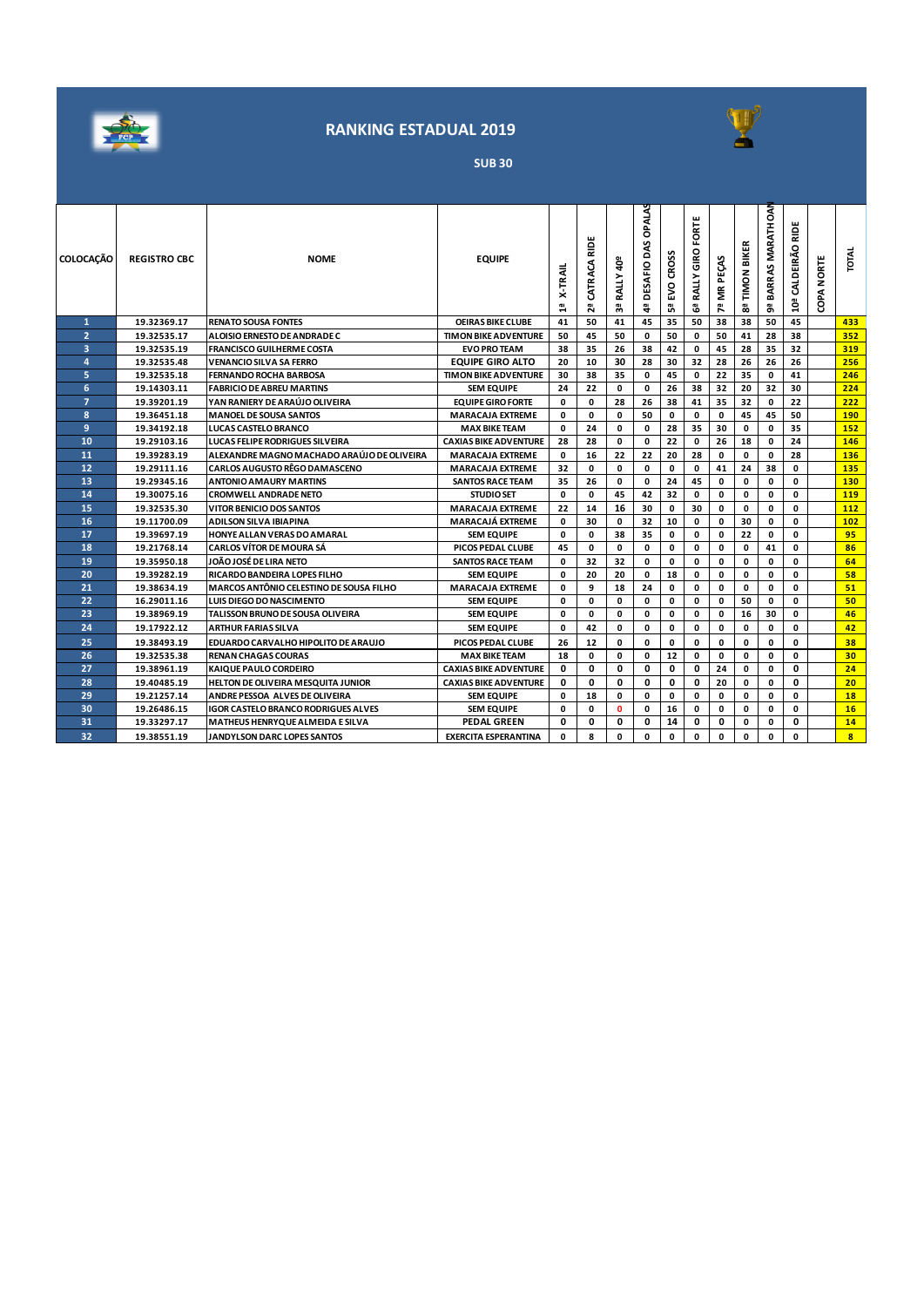

### **RANKING ESTADUAL DE MOUNTAIN BIKE 2019**



#### **MASTER A1**

|                  |                            | IVIAJI LIV A1                                                                        |                               |              |                   |                          |                                      |                |                       |               |                |                         |                                     |                      |                 |
|------------------|----------------------------|--------------------------------------------------------------------------------------|-------------------------------|--------------|-------------------|--------------------------|--------------------------------------|----------------|-----------------------|---------------|----------------|-------------------------|-------------------------------------|----------------------|-----------------|
| <b>COLOCAÇÃO</b> | <b>REGISTRO CBC</b>        | <b>NOME</b>                                                                          | <b>EQUIPE</b>                 | X-TRAII<br>믑 | CATRACA RID<br>2ª | å<br><b>RALLY</b><br>မ္ဘ | OPALAS<br>DAS<br><b>DESAFIO</b><br>4 | EVO CROSS<br>ឹ | RALLY GIRO FORTE<br>ී | MR PEÇAS<br>친 | 8ª TIMON BIKER | BARRAS MARATHOAN<br>ã0ª | ă<br>ᇎ<br>10 <sup>ª</sup> CALDEIRÃO | <b>NORTE</b><br>COPA | <b>TOTAL</b>    |
| 1                | 19.4115.05                 | <b>ANTUNES SOUSA DA SILVA</b>                                                        | <b>CAXIAS BIKER ADVENTURE</b> | 50           | 50                | 50                       | 50                                   | 50             | 50                    | 50            | 50             | 50                      | 50                                  |                      | 500             |
| $\overline{2}$   | 19.34234.18                | VITOR HUGO DE ARAUJO VERAS                                                           | <b>EQUIPE GIRO FORTES</b>     | 0            | 35                | 41                       | 0                                    | 35             | 45                    | 41            | 41             | 45                      | 41                                  |                      | 324             |
| 3                | 19.34261.18                | JOHN KENNEDY DE CARVALHO JUSTINO                                                     | <b>EQUIPE GIRO FORTES</b>     | 32           | 38                | 24                       | 26                                   | 26             | 18                    | 38            | 38             | 35                      | 32                                  |                      | 307             |
| 4                | 19.36271.18                | ANTONIO RICARDO DA SILVA DAMIÃO                                                      | <b>BIKE MARATOAN</b>          | 0            | 28                | 0                        | 45                                   | 30             | 20                    | 26            | 0              | 41                      | 45                                  |                      | 235             |
| 5                | 19.6143.06                 | JONAS DE SOUSA OLIVEIRA                                                              | <b>MARACAJAS EXTREME</b>      | 38           | 20                | 38                       | 32                                   | 38             | 24                    | 0             | 0              | 0                       | 24                                  |                      | 214             |
| 6                | 19.36591.18                | WILDSON WAGNER GONÇALVES DE SOUSA                                                    | <b>MARACAJAS EXTREME</b>      | 28           | 16                | 32                       | 24                                   | 0              | 30                    | 28            | 20             | 32                      | 0                                   |                      | 210             |
| $\overline{7}$   | 19.10780.09                | VINICIUS SALOMÃO F G EVANGELISTA                                                     | PEDAL BIKE CLUBE              | 41           | 22                | 45                       | 0                                    | 45             | 26                    | 0             | 16             | 0                       | 0                                   |                      | 195             |
| 8                | 19.14655.11                | <b>SAMUEL DOS SANTOS</b>                                                             | <b>TIMON BIKE ADVENTURE</b>   | $\mathbf 0$  | 45                | 0                        | 42                                   | 0              | 0                     | 45            | 45             | 0                       | 0                                   |                      | 177             |
| 9                | 19.20958.13                | <b>GERSON LUIS SILVA NASCIMENTO</b>                                                  | <b>MR TEAM</b>                | 26           | 0                 | 28                       | 30                                   | 18             | 32                    | 16            | 22             | 0                       | 0                                   |                      | 172             |
| 10               | 19.34277.18                | <b>GUSTAVO MARINHO</b>                                                               | <b>SEM EQUIPE</b>             | 0            | 30                | 0                        | 38                                   | 41             | 41                    | 0             | 0              | 0                       | 0                                   |                      | 150             |
| 11               | 19.33097.17                | <b>GNONES CAMPOS POMPEU</b>                                                          | <b>BIKER PIAUI</b>            | 0            | 42                | 0                        | 0                                    | 28             | 0                     | 0             | 30             | 0                       | 35                                  |                      | 135             |
| 12               | 19.23179.14                | <b>FRANCISCO JOSUÉ DOS SANTOS SOUSA</b>                                              | <b>SEM EQUIPE</b>             | 0            | 0                 | 0                        | 0                                    | 32             | 0                     | 32            | 35             | 0                       | 30                                  |                      | 129             |
| 13               | 19.38548.19                | <b>IURI ANDERSON DIAS OLIVEIRA</b>                                                   | <b>EQUIPE GIRO FORTES</b>     | 0            | 12                | 22                       | 0                                    | 26             | 35                    | 30            | 0              | 0                       | 0                                   |                      | 125             |
| 14               | 19.33549.17                | ÍCARO DA SILVEIRA CARVALHO PRADO                                                     | PEDAL BIKE CLUBE              | 0            | 9                 | 0                        | 16                                   | 16             | 38                    | 35            | 8              | 0                       | 0                                   |                      | 122             |
| 15               | 19.38730.19                | <b>WESELCY MARQUES LEANDRO JUNIOR</b>                                                | <b>PEDAL GREEN</b>            | 0            | 0                 | 35                       | 35                                   | 24             | 0                     | 0             | 0              | 0                       | 0                                   |                      | 94              |
| 16               | 19.24102.15                | JANIELTON DE SOUSA VELOSO                                                            | <b>TIMON BIKE ADVENTURE</b>   | 0            | 0                 | 26                       | 22                                   | 20             | 0                     | 0             | 14             | 0                       | 0                                   |                      | 82              |
| 17               | 19.31185.17                | OTAVIO JOSE BARROS SILVA                                                             | <b>CATRACA FORT TEAM</b>      | 24           | 0                 | 16                       | 0                                    | 9              | 12                    | 18            | $\mathbf{2}$   | 0                       | 0                                   |                      | 81              |
| 18               | 19.40363.19                | LEANDRO DA SILVA PAIVA                                                               | <b>SEM EQUIPE</b>             | 0            | 0                 | 0                        | 0                                    | 0              | 28                    | 0             | 24             | 0                       | 26                                  |                      | 78              |
| 19               | 19.15267.11                | <b>CARLOS JANIEL DOS SANTOS</b>                                                      | <b>MARACAJAS EXTREME</b>      | 0            | 8                 | 30                       | 0                                    | 0              | 0                     | 0             | 12             | 0                       | 22                                  |                      | 72              |
| 20               | 19.38584.19                | JOSÉ WILTON VIEIRA DE MOURA                                                          | <b>SEM EQUIPE</b>             | 0            | 0                 | 0                        | 0                                    | 0              | 0                     | 0             | 32             | 38                      | 0                                   |                      | 70              |
| 21               | 19.40419.19                | AGNELO COSTA DA MATA                                                                 | <b>SEM EQUIPE</b>             | 0            | 0                 | 0                        | 0                                    | 0              | 22                    | 0             | 10             | 0                       | 20                                  |                      | 52              |
| 22               | 19.32515.17                | JESIEL SILAS VALENTIM MONTEIRO                                                       | <b>MRTEAM</b>                 | 0            | 7                 | 0                        | 0                                    | 22             | 0                     | 22            | 0              | 0                       | 0                                   |                      | 51              |
| 23               | 19.35296.18                | <b>GUTEMBERG PORTELA DOS SANTOS</b>                                                  | <b>MARACAJAS EXTREME</b>      | 0            | 3                 | 20                       | 0                                    | 0              | 0                     | 20            | 7              | 0                       | 0                                   |                      | 50              |
| 24               | 19.38489.19                | <b>DAVI RODRIGUES</b>                                                                | <b>BORA DÔTO</b>              | 35           | 14                | 0                        | 0                                    | 0              | 0                     | 0             | 0              | 0                       | 0                                   |                      | 49              |
| 25               | 19.35907.18                | FELIPE D AVILA GOMES PINHEIRO                                                        | <b>MARACAJAS EXTREME</b>      | 0            | 0                 | 0                        | 0                                    | 0              | 16                    | 24            | 0              | 0                       | 0                                   |                      | 40              |
| 26               | 19.38502.19                | FRANCISCO EMERSON DE OLIVEIRA FILHO                                                  | <b>F.HELFRANCIO RACE TEAM</b> | 20           | 18                | 0                        | 0                                    | 0              | 0                     | 0             | 0              | 0                       | 0                                   |                      | 38              |
| 27               | 19.34604.18                | THIAGO MEDEIROS DOS REIS                                                             | <b>MARACAJÁ EXTREME-MRCJS</b> | 0            | 0                 | 0                        | 0                                    | 0              | 0                     | 0             | 0              | 0                       | 38                                  |                      | 38              |
| 28               | 19.38494.19                | <b>ELCIO SOARES ALVES</b>                                                            | <b>EQUIPE GIRO FORTES</b>     | 30           | 6                 | 0                        | 0                                    | 0              | 0                     | 0             | 0              | 0                       | 0                                   |                      | 36              |
| 29               | 19.40598.19                | <b>JOSUEL WOLFF ROCHA</b>                                                            | <b>SEM EQUIPE</b>             | 0            | 0                 | 0                        | 0                                    | 0              | 0                     | 0             | 4              | 30                      | 0                                   |                      | 34              |
| 30               | 19.14493.11                | <b>ANTONIO MARCOS RODRIGUES</b>                                                      | <b>SEM EQUIPE</b>             | 0            | 0                 | 0                        | 0                                    | 0              | 0                     | 0             | 6              | 26                      | 0                                   |                      | 32              |
| 31               | 19.38601.19                | LUCAS DUTRA DE OLIVEIRA NERY                                                         | <b>SEM EQUIPE</b>             | 0            | 6                 | 0                        | 0                                    | 0              | 0                     | 0             | 26             | 0                       | 0                                   |                      | 32              |
| 32               | 19.32216.17                | MARCOS EVANGELISTA CLARO DE LIMA                                                     | <b>BORA DÔTO</b>              | 0            | 32                | 0                        | 0                                    | 0              | 0                     | 0             | 0              | 0                       | 0                                   |                      | 32              |
| 33               | 19.36589.18                | RAFAEL ARAÚJO BRITO                                                                  | <b>PEDAL GREEN</b>            | 0            | 0                 | 18                       | 0                                    | 0              | 0                     | 14            | 0              | 0                       | 0                                   |                      | 32 <sub>2</sub> |
| 34               | 19.12360.10                | RICARDO GONÇALVES DE MATOS                                                           | PEDAL BIKERS CLUB - PBC       | 0            | 0                 | 0                        | 0                                    | 0              | 0                     | 0             | 5              | 24                      | 0                                   |                      | 29              |
| 35               | 19.27277.15                | ALMIR FRANCISCO DE MESQUITA                                                          | <b>SEM EQUIPE</b>             | 0            | 0                 | 0                        | 0                                    | 0              | 0                     | 0             | 28             | 0                       | 0                                   |                      | 28              |
| 36<br>37         | 19.38553.19                | JOÃO BATISTA ALBUQUERQUE MAGALHÃES                                                   | <b>MRTEAM - MRT</b>           | 0<br>0       | 0                 | 0<br>0                   | 0<br>28                              | 0<br>0         | 0<br>0                | 0<br>0        | 0<br>0         | 28<br>0                 | 0<br>0                              |                      | 28<br>28        |
| 38               | 19.38726.19<br>19.38724.19 | WANDERSON ANTONIO A. UCHOA<br>VICTOR ANTUNES BENICIO BARROS   MARACAJÁ EXTREME-MRCJS | <b>MARACAJAS EXTREME</b>      | 0            | 0<br>0            | 0                        | 0                                    | 0              | 0                     | 0             | 0              | 0                       | 28                                  |                      | 28              |
| 39               | 19.32507.17                | DIEGO JOSE DOS SANTOS MORAIS                                                         | <b>BORA DÔTO</b>              | 0            | 26                | 0                        | 0                                    | 0              | 0                     | 0             | 0              | 0                       | 0                                   |                      | 26              |
| 40               | 19.33354.17                | <b>MARCOS DE MOURA OLIVEIRA</b>                                                      | PICOS PEDAL CLUBE             | 0            | 24                | 0                        | 0                                    | 0              | 0                     | 0             | 0              | 0                       | 0                                   |                      | 24              |
| 41               | 19.24101.15                | RÓMULO BEZERRA CAMINHA VELOSO                                                        | PEDAL BIKE CLUBE              | 0            | 1                 | 0                        | 20                                   | 0              | 0                     | 0             | 0              | 0                       | 0                                   |                      | 21              |
| 42               | 19.26484.15                | <b>REGIEL BORGES RUFINO</b>                                                          | PICOS PEDAL CLUBE             | 0            | 0                 | 0                        | 18                                   | 0              | 0                     | 0             | 9              | 0                       | 0                                   |                      | 18              |
| 43               | 19.19773.13                | <b>WAGNER BRAGA MOURA</b>                                                            | <b>SEM EQUIPE</b>             | 0            | 0                 | 0                        | 0                                    | 0              | 0                     | 0             | 18             | 0                       | 0                                   |                      | <b>18</b>       |
| 44               | 19.40790.19                | PABLO GREKO DA COSTA MOURA                                                           | <b>SEM EQUIPE</b>             | 0            | 0                 | 0                        | 0                                    | 0              | 0                     | 0             | 0              | 0                       | 18                                  |                      | 18              |
| 45               | 19.29621.16                | EDUARDO ANDRADE SPINDOLA                                                             | <b>AZIAS</b>                  | 0            | 0                 | 0                        | 0                                    | 0              | 14                    | 0             | 0              | 0                       | 0                                   |                      | 14              |
| 46               | 19.40129.19                | JOÃO RICARDO PEDROSA CHAVES                                                          | <b>TIMON BIKE ADVENTURE</b>   | 0            | 0                 | 0                        | 0                                    | 14             | 0                     | 0             | 0              | 0                       | 0                                   |                      | 14              |
| 47               | 19.33186.17                | <b>MARCUS AURELIO EVANGELISTA BARROS</b>                                             | <b>PEDAL GREEN</b>            | 0            | 0                 | 0                        | 0                                    | 12             | 0                     | 0             | 0              | 0                       | 0                                   |                      | 12              |
| 48               | 19.32217.17                | <b>CHARLES BENEVIDES FERREIRA</b>                                                    | <b>BORA DÔTO</b>              | 0            | 10                | 0                        | 0                                    | 0              | 0                     | 0             | 0              | 0                       | 0                                   |                      | 10              |
| 49               | 19.36588.18                | FELIPE DE SOUSA BEZERRA                                                              | <b>PEDAL GREEN</b>            | 0            | 0                 | 0                        | 0                                    | 10             | 0                     | 0             | 0              | 0                       | 0                                   |                      | 10 <sub>1</sub> |
| 50               | 19.38507.19                | FRANCISCO DAS CHAGAS ARAUJO PAZ                                                      | <b>MARACAJAS EXTREME</b>      | 0            | 5                 | 0                        | 0                                    | 0              | 0                     | 0             | 0              | 0                       | 0                                   |                      | 5               |
| 51               | 19.3422.18                 | FRANCISCO WANDERSON DOS SANTOS                                                       | <b>TIMON BIKE ADVENTURE</b>   | 0            | 4                 | 0                        | 0                                    | 0              | 0                     | 0             | 0              | 0                       | 0                                   |                      | $\overline{4}$  |
| 52               | 19.34233.18                | CIRO DE CARVALHO OLIVEIRA                                                            | <b>AZIAS BIKERS - AZ</b>      | 0            | 0                 | 0                        | 0                                    | 0              | 0                     | 0             | 3              | 0                       | 0                                   |                      | 3               |
| 53               | 19.39197.19                | CAIO ALMEIDA MADEIRA CAMPOS                                                          | <b>APC</b>                    | 0            | 2                 | 0                        | 0                                    | 0              | 0                     | 0             | 0              | 0                       | 0                                   |                      | 2 <sub>1</sub>  |
| 54               | 19.35033.18                | TONHARES BRUNO LEAL CUNHA                                                            | <b>MARACAJAS EXTREME</b>      | 0            | $\mathbf 1$       | 0                        | 0                                    | 0              | 0                     | 0             | 0              | 0                       | 0                                   |                      | 1               |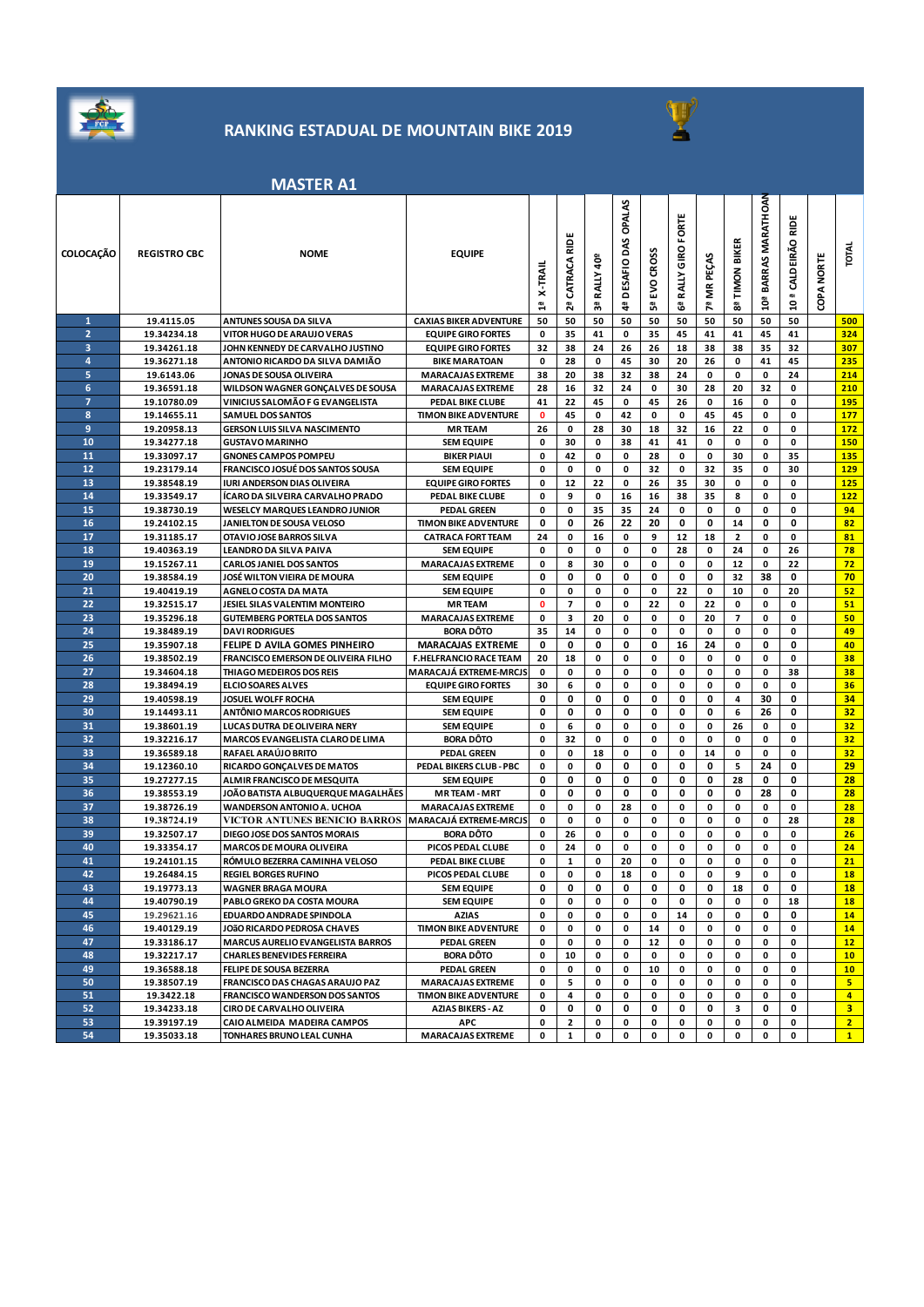

### **RANKING ESTADUAL DE MTB 2019**



**MASTER A2** 

| <b>COLOCAÇÃO</b> | <b>REGISTRO CBC</b>        | <b>NOME</b>                                                                          | <b>EQUIPE</b>                                                   | X-TRAIL<br>릡 | ᆴ<br>CATRACA<br>2ª       | ទី<br><b>RALLY</b><br>౻ | OPALAS<br>4ª DESAFIO DAS | EVO CROSS<br>ra<br>D | Ë<br>ğ<br><b>Gª RALLY GIRO</b> | 7ª MR PEÇAS              | 8ª TIMON BIKER | BARRAS MARATHOAN<br>შ | 읉<br>10ª CALDEIRÃO            | COPA NORTE | IOTAL                   |
|------------------|----------------------------|--------------------------------------------------------------------------------------|-----------------------------------------------------------------|--------------|--------------------------|-------------------------|--------------------------|----------------------|--------------------------------|--------------------------|----------------|-----------------------|-------------------------------|------------|-------------------------|
| 1                | 19.22035.14                | ROGERIO FERREIRA DO NASCIMENTO                                                       | <b>TIMON BIKE ADVENTURE</b>                                     | 50           | 50                       | 50                      | 50                       | 50                   | 50                             | 32                       | 50             | 50                    | 50                            |            | 482                     |
| $\overline{2}$   | 19.32538.17                | ISIRAN ISIDORIO DE CARVALHO                                                          | <b>SEM EQUIPE</b>                                               | 45           | $\overline{\phantom{a}}$ | 45                      | 41                       | 41                   | 45                             | 50                       | 45             | 45                    | 45                            |            | 409                     |
| 3                | 19.14660.11                | FRANCISCO DANIEL MELO AMERICO                                                        | PEDAL BIKES CLUBE                                               | 30           | 45                       | 30                      | 14                       | 38                   | 41                             | 45                       | 41             | 41                    | 38                            |            | 363                     |
| 4                | 19.37375.18                | <b>GUTEMBERG ANDRADE FREITAS</b>                                                     | <b>PEDAL GREEN</b>                                              | 14           | 18                       | 22                      | 38                       | 35                   | 0                              | 38                       | 35             | 30                    | 32                            |            | 262                     |
| 5                | 19.22037.14                | BERTONE SILVA CAVALCANTE                                                             | <b>TIMON BIKE ADVENTURE</b>                                     | 18           | 30                       | 0                       | 20                       | 30                   | 24                             | 30                       | 32             | 35                    | 24                            |            | 243                     |
| 6<br>7           | 19.35888.18                | <b>BRUNO LOPES SILVA</b>                                                             | <b>AZIAS BIKERS</b>                                             | 16<br>32     | 35                       | 0                       | 32                       | 32<br>0              | 32<br>35                       | 41<br>28                 | 0<br>38        | 32<br>0               | 22<br>35                      |            | 242<br>231              |
| 8                | 19.33351.17<br>19.31195.17 | <b>FLAVIO DIAS GONÇALVES</b><br>RODNEY FRANCISCO LIMA                                | <b>EQUIPE GIRO FORTE</b><br><b>EQUIPE GIRO FORTE</b>            | 41           | 10<br>24                 | 35<br>32                | 18<br>0                  | 0                    | 38                             | 35                       | 0              | 16                    | 0                             |            | 186                     |
| 9                | 19.8355.09                 | ROBERTO EUSTAQUIO DE BRITO JR                                                        | <b>MARACAJA EXTREME</b>                                         | 38           | 32                       | 41                      | 16                       | 24                   | 26                             | 0                        | 0              | 0                     | 9                             |            | 186                     |
| 10               | 19.22030.14                | FELINTO AMÉRICO LIMA FERRO                                                           | <b>TITANIUM ROAD CYCLING</b>                                    | 0            | 41                       | 38                      | 24                       | 45                   | 0                              | 0                        | 0              | 0                     | 0                             |            | 148                     |
| 11               | 19.26547.15                | <b>FERNANDO DOS SANTOS VERAS</b>                                                     | <b>EQUIPE GIRO FORTE</b>                                        | 26           | 26                       | 28                      | 35                       | 0                    | 30                             | $\mathbf{2}$             | 0              | 0                     | 0                             |            | 147                     |
| 12               | 19.10577.09                | NILO WEBER DE CARVALHO V NETO                                                        | <b>EVO PRO TEAM</b>                                             | $\mathbf 0$  | 38                       | 41                      | 0                        | 28                   | 0                              | 26                       | 0              | 0                     | 0                             |            | 133                     |
| 13               | 19.20312.13                | SAMUEL DE ALMENDRA FREITAS PIRES                                                     | PEDAL BIKES CLUBE                                               | 0            | 8                        | 0                       | 20                       | 0                    | 28                             | 24                       | 24             | 20                    | 0                             |            | 124                     |
| 14               | 19.2665.05                 | <b>FRANCISCO DE ASSIS DE ARAÚJO</b>                                                  | <b>SEM EQUIPE</b>                                               | 0            | 0                        | 0                       | 45                       | 0                    | 0                              | 0                        | 0              | 28                    | 28                            |            | 101                     |
| 15               | 19.18536.13                | ANTONIO DA COSTA LIRA FILHO                                                          | <b>TIMON BIKE ADVENTURE</b>                                     | 0            | 0                        | 14                      | 0                        | 22                   | 0                              | 0                        | 26             | 38                    | 0                             |            | 100                     |
| 16<br>17         | 19.29098.16<br>19.14708.11 | <b>MARCELO CARRIAS SILVA</b><br>FRANCISCO DE ASSIS JESUS ALMEIDA                     | <b>BIKERS DO MARATHAOAN</b><br><b>EQUIPE GIRO FORTE</b>         | 9<br>12      | 16<br>6                  | 18<br>0                 | 12<br>0                  | 7<br>14              | 0<br>20                        | 20<br>12                 | 0<br>7         | 0<br>$\overline{7}$   | 18<br>10                      |            | 100<br>88               |
| 18               | 19.29579.16                | <b>MARCEL RUFINO DE CARVALHO</b>                                                     | PEDAL BIKES CLUBE                                               | 0            | 0                        | 0                       | 0                        | 0                    | 0                              | 16                       | 30             | 18                    | 0                             |            | 64                      |
| 19               | 19.34480.18                | RAILSON ALISSON DA SILVA MAGALHÃES                                                   | <b>SEM EQUIPE</b>                                               | 0            | 12                       | 16                      | 0                        | 0                    | 16                             | 18                       | 0              | 0                     | 0                             |            | 62                      |
| 20               | 19.34283.18                | <b>HENRIQUE VITAL ANDRADE</b>                                                        | <b>SEM EQUIPE</b>                                               | 0            | 0                        | 0                       | 28                       | 0                    | 0                              | 0                        | 28             | 0                     | 0                             |            | 56                      |
| 21               | 19.38544.19                | IGOR NUNES PEREIRA LEITE                                                             | APC                                                             | 0            | 0                        | 0                       | 0                        | 0                    | 12                             | 10                       | 18             | 0                     | 16                            |            | 56                      |
| 22               | 19.19649.13                | RAIMUNDO NONATO MARQUES FILHO                                                        | PEDAL BIKES CLUBE                                               | 10           | 0                        | 6                       | 10                       | 0                    | 22                             | $\overline{\phantom{a}}$ | 0              | 0                     | 0                             |            | 55                      |
| 23               | 19.38721.19                | ANTONIO DE PADUA G. DO NASCIMENTO                                                    | <b>MARACAJA EXTREME</b>                                         | 0            | 0                        | 0                       | 0                        | 0                    | 0                              | 0                        | 0              | 24                    | 30                            |            | 54                      |
| 24               | 19.29231.16                | ANTONIO FABIO OLIVEIRA CARIOLANO                                                     | <b>TIMON BIKE ADVENTURE</b>                                     | 0            | 0                        | 0                       | 26                       | 26                   | 0                              | 0                        | 0              | 0                     | 0                             |            | 52                      |
| 25               | 19.33350.17                | DEAN DOUGLAS DA SILVA VIEIRA                                                         | <b>MARACAJA EXTREME</b>                                         | 24           | 2                        | 14                      | 0                        | 6                    | 0                              | 0                        | 0              | 0                     | 0                             |            | 46                      |
| 26               | 19.31289.17                | <b>ELTON MOTA PEREIRA</b>                                                            | <b>FOX TEAM</b>                                                 | 0            | 20                       | 26                      | 0                        | 0                    | 0                              | 0                        | 0              | 0                     | 0                             |            | 46                      |
| 27               | 19.10602.09                | JONAS FIGUEIREDO DE CARVALHO                                                         | <b>MARACAJA EXTREME</b>                                         | 0            | 0                        | 0                       | 0                        | 16                   | 0                              | 0                        | 16             | 14                    | 0                             |            | 46                      |
| 28<br>29         | 19.39736.19<br>19.34512.18 | <b>MARCUS VINICIUS OLIVEIRA DOS SANTOS</b><br>VINICIUS OLIVEIRA FURTADO DE VASCONCEL | <b>FOX TEAM</b><br><b>APC</b>                                   | 0<br>0       | 0<br>0                   | 24<br>0                 | 0<br>9                   | 20<br>0              | 0<br>0                         | 0<br>14                  | 0<br>20        | 0<br>0                | 0<br>0                        |            | 44<br>43                |
| 30               | <b>PENDENTE</b>            | <b>HUGO CHARLES MACEDO</b>                                                           | <b>SEM EQUIPE</b>                                               | 0            | 0                        | 0                       | 0                        | 0                    | 0                              | 0                        | 0              | 0                     | 41                            |            | 41                      |
| 31               | 19.34195.18                | PITAGORAS ARAUJO VERAS                                                               | <b>EQUIPE GIRO FORTE</b>                                        | 0            | 0                        | 0                       | 0                        | 4                    | 10                             | 6                        | 9              | 6                     | 0                             |            | 35                      |
| 32               | 19.40599.19                | <b>FABIO JUNIOR DOS ANJOS CUNHA</b>                                                  | <b>SEM EQUIPE</b>                                               | 0            | 0                        | 0                       | 0                        | 0                    | 0                              | 0                        | 22             | 12                    | 0                             |            | 34                      |
| 33               | 19.31224.17                | NABOR BEZERRA DE MOURA JÚNIOR                                                        | <b>FOX TEAM</b>                                                 | 0            | 4                        | 20                      | 0                        | 8                    | 0                              | 0                        | 0              | 0                     | 0                             |            | 32                      |
| 34               | 19.17869.12                | RAIMUNDO NONATO SOARES JUNIOR                                                        | <b>TIMON BIKE ADVENTURE</b>                                     | 0            | 0                        | 0                       | 22                       | 0                    | 0                              | 0                        | 0              | 9                     | 0                             |            | 31                      |
| 35               | 19.39939.19                | FERNANDO EVANDRO REGO COSTA                                                          | <b>PEDAL GREEN</b>                                              | 0            | 0                        | 12                      | 0                        | 1                    | 9                              | 8                        | 0              | 0                     | 0                             |            | 30                      |
| 36               | 19.38506.19                | <b>FRANCISCO MARCLEY TAVARES DE SOUSA</b>                                            | <b>SEM EQUIPE</b>                                               | 0            | 0                        | 0                       | 0                        | 0                    | 0                              | 0                        | 0              | 10                    | 20                            |            | 30                      |
| 37<br>38         | 19.29228.16<br>19.34923.18 | LIVIO ROBERTO SANTOS PEDREIRA<br>RAIMUNDO INÁCIO DE OLIVEIRA FILHO                   | <b>TIMON BIKE ADVENTURE</b>                                     | 0<br>0       | 0<br>5                   | 0<br>0                  | 0<br>0                   | 5<br>з               | 0<br>0                         | 9<br>5                   | 14<br>8        | 0<br>0                | 0<br>$\overline{\phantom{a}}$ |            | 28<br>28                |
| 39               | 19.22056.14                | DUILYO CESAR ALVES TEIXEIRA                                                          | <b>EQUIPE GIRO FORTE</b><br><b>EQUIPE GIRO FORTE</b>            | 7            | 9                        | 0                       | 0                        | 10                   | 0                              | 0                        | 0              | 0                     | 0                             |            | 26                      |
| 40               | 19.34278.18                | JEFERSON DE SOUSA CHAVES                                                             | <b>CATRACA FORT TEAM</b>                                        | 0            | 0                        | 0                       | 0                        | 18                   | 8                              | 0                        | 0              | 0                     | 0                             |            | 26                      |
| 41               | 19.34235.18                | <b>JOSE MOREIRA GOMES</b>                                                            | <b>F.HELFRANCIO RACE TEAM</b>                                   | 0            | 0                        | 0                       | 0                        | $\mathbf o$          | 0                              | 0                        | $\mathbf 0$    | 0                     | 26                            |            | 26                      |
| 42               | 19.38480.19                | AUDSON DA COSTA MACHADO                                                              | <b>BIKERS DO MARATHAOAN</b>                                     | 0            | 1                        | 10                      | 0                        | 12                   | 0                              | 0                        | 0              | 0                     | 0                             |            | 23                      |
| 43               | 19.29231.16                | ANTONIO FABIO OLIVEIRA CARIOLANO                                                     | <b>TIMON BIKE ADVENTURE</b>                                     | 0            | 0                        | 0                       | 0                        | $\mathbf 0$          | 0                              | 22                       | $\mathbf 0$    | $\mathbf 0$           | 0                             |            | 22                      |
| 44<br>45         | 19.32215.17                | <b>FLÁVIO SÉRGIO OLIVEIRA RODRIGUES</b>                                              | <b>BORA DÔTO</b>                                                | 0<br>0       | 22<br>0                  | 0<br>0                  | 0<br>0                   | 0                    | 0<br>0                         | 0                        | 0<br>0         | 0<br>22               | 0<br>0                        |            | 22                      |
| 46               | 19.36586.18<br>19.33355.17 | FRANCISCO MARIO CORDEIRO PEREIRA<br>JOSE ELIEL MAGALHAES DE SOUSA                    | <b>SEM EQUIPE</b><br><b>F.HELFRANCIO RACE TEAM</b>              | 22           | 0                        | 0                       | 0                        | 0<br>0               | 0                              | 0<br>0                   | 0              | 0                     | 0                             |            | 22<br>22 <sub>2</sub>   |
| 47               | 19.29231.16                | ANTONIO FABIO OLIVEIRA CARIOLANO                                                     | <b>TIMON BIKE ADVENTURE</b>                                     | 20           | 0                        | 0                       | 0                        | 0                    | 0                              | 0                        | 0              | 0                     | 0                             |            | 20 <sub>2</sub>         |
| 48               | 19.29231.16                | ANTONIO FABIO OLIVEIRA CARIOLANO                                                     | <b>TIMON BIKE ADVENTURE</b>                                     | 0            | 0                        | 0                       | 0                        | 0                    | 18                             | 0                        | 0              | 0                     | 0                             |            | 18                      |
| 49               | 19.38549.19                | JAILSON CASTRO DE SOUSA                                                              | <b>EXERCITA ESPERANTINA</b>                                     | 0            | 1                        | 0                       | 0                        | 9                    | 0                              | 0                        | 0              | 8                     | 0                             |            | 18                      |
| 50               | 19.38591.19                | <b>LEANDRO ALVES DE REZENDE</b>                                                      | <b>MARACAJA EXTREME</b>                                         | 0            | 14                       | 0                       | 0                        | 0                    | 0                              | 0                        | 0              | 0                     | 0                             |            | 14                      |
| 51               | 19.39843.19                | RAIMUNDO LOPES DE OLIVEIRA NETO                                                      | <b>SEM EQUIPE</b>                                               | 0            | 0                        | 0                       | 0                        | 0                    | 14                             | 0                        | 0              | 0                     | 0                             |            | 14                      |
| 52               | 19.39231.19                | LEONARDO SOUSA SAMPAIO                                                               | <b>CATRACA FORTE TEAM - CFT</b><br><b>CAXIAS BIKE ADVENTURE</b> | 0            | 0                        | 0                       | 0                        | 0                    | 0                              | 0                        | 0              | 0                     | 14                            |            | 14                      |
| 53<br>54         | 19.40586.19<br>19.38483.19 | JOSÉ DE FREITAS DUTRA JÚNIOR<br><b>CICERO DARLLYSON A.CARVALHO</b>                   | <b>MARACAJÁ EXTREME - MRCJS</b>                                 | 0<br>0       | 0<br>0                   | 0<br>0                  | 0<br>0                   | 0<br>0               | 0<br>0                         | 0<br>0                   | 12<br>0        | 0<br>0                | 0<br>12                       |            | 12 <sub>2</sub><br>12   |
| 55               | 19.40570.19                | <b>BRUNO BARROS MACHADO</b>                                                          | <b>TIMON BIKE ADVENTURE</b>                                     | 0            | 0                        | 0                       | 0                        | 0                    | 0                              | 0                        | 10             | 0                     | 0                             |            | 10 <sub>1</sub>         |
| 56               | 19.30218.16                | <b>DINIZ GOMES DOS SANTOS</b>                                                        | <b>SANTOS RACE TEAM</b>                                         | 8            | 1                        | 0                       | 0                        | 0                    | 0                              | 0                        | 0              | 0                     | 0                             |            | 9                       |
| 57               | 19.10773.09                | <b>FRANCISCO DIEGO MOREIRA MARTINS</b>                                               | <b>FOX TEAM</b>                                                 | 0            | 0                        | 8                       | 0                        | 0                    | 0                              | 0                        | 0              | 0                     | 0                             |            | 8 <sup>2</sup>          |
| 58               | 19.15382.11                | LEO RIBEIRO COSTA ARAÚJO                                                             | MARACAJÁ EXTREME - MRCJS                                        | 0            | 0                        | 0                       | 0                        | 0                    | 0                              | 0                        | 0              | 0                     | 8                             |            | $\overline{\mathbf{8}}$ |
| 59               | 19.31193.17                | DAVID TEIXEIRA TAJRA MELO                                                            | <b>CATRACA FORT TEAM</b>                                        | 0            | 0                        | 4                       | 0                        | 0                    | 0                              | 3                        | 0              | $\mathbf 0$           | 0                             |            | $\overline{7}$          |
| 60               | 19.15374.11                | JOSÉ ITAMAR FERREIRA FILHO                                                           | PEDAL BIKERS CLUB - PBC                                         | 0            | 0                        | 0                       | 0                        | 0                    | 0                              | 0                        | 6              | 0                     | 0                             |            | 6                       |
| 61               | 19.34920.18                | <b>HUANDERSON DE CARVALHO MORAES</b>                                                 | <b>EQUIPE GIRO FORTE</b>                                        | 0            | 0                        | 0                       | 0                        | 0                    | 0                              | 4                        | 0              | $\mathbf 0$           | 0                             |            | $\overline{4}$          |
| 62               | 19.2661.05                 | OACY ROBERTO ALVES DE OLIVEIRA                                                       | <b>MARACAJA EXTREME</b>                                         | 0            | з                        | 0                       | 0                        | 0                    | 0                              | 0                        | 0              | 0                     | 0                             |            | 3                       |
| 63               | 19.36587.18                | RAFAEL ALVES DE ALMENDRA FREITAS                                                     | <b>PEDAL GREEN</b>                                              | 0            | 1                        | 0                       | 0                        | 0                    | 0                              | 2                        | 0              | 0                     | 0                             |            | 3 <sup>7</sup>          |
| 64<br>65         | 19.38633.19<br>19.16057.12 | <b>MARCONI JEFERSON B. M. JUNIOR</b><br><b>FABIO DE ASSIS SOUSA</b>                  | <b>FOX TEAM</b><br><b>SEM EQUIPE</b>                            | 0<br>0       | 0<br>1                   | 0<br>0                  | 0<br>0                   | 2<br>0               | 0<br>0                         | 0<br>0                   | 0<br>0         | 0<br>0                | 0<br>0                        |            | 2 <sup>2</sup><br>1     |
|                  |                            |                                                                                      |                                                                 |              |                          |                         |                          |                      |                                |                          |                |                       |                               |            |                         |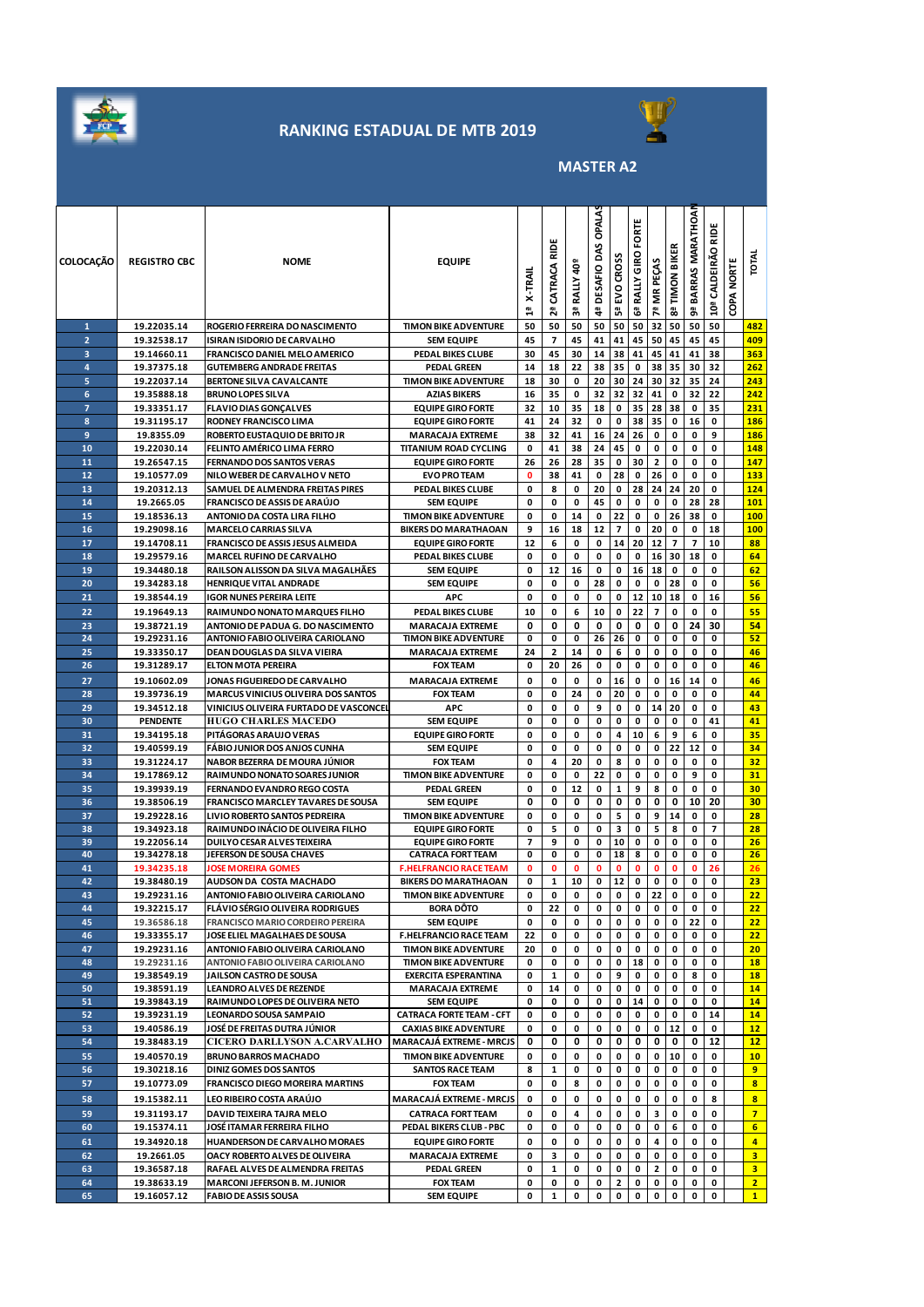

# **RANKING ESTADUAL DE MTB 2019**



### **MASTER B1**

| <b>COLOCAÇÃO</b>        | <b>REGISTRO CBC</b>        | <b>NOME</b>                                                               | <b>EQUIPE</b>                            | <b>X-TRAI</b><br>읩 | 읉<br>CATRACA<br>29 | ទី<br>RALLY<br>찂 | <b>OPALA</b><br>DAS<br>DESAFIO<br>á. | <b>CROSS</b><br>5<br>S<br>ង | FORTE<br>RALLY GIRO<br>ෂී | MR PEÇAS<br>$\overline{7}$ <sup>2</sup> | 8ª TIMON BIKER | BARRAS MARATHOAI<br>å, | RIDE<br>10ª CALDEIRAO | COPA NORTE | <b>TOTAL</b>            |
|-------------------------|----------------------------|---------------------------------------------------------------------------|------------------------------------------|--------------------|--------------------|------------------|--------------------------------------|-----------------------------|---------------------------|-----------------------------------------|----------------|------------------------|-----------------------|------------|-------------------------|
| $\mathbf{1}$            | 19.3000.05                 | <b>LINDOMAR FERREIRA DOS SANTOS</b>                                       | <b>AZIAS</b>                             | 50                 | 45                 | 50               | 50                                   | 41                          | 50                        | 45                                      | 50             | $\mathbf 0$            | 50                    |            | 431                     |
| $\overline{a}$          | 19.2929.05                 | JOCEANO LUSTOSA ALVES                                                     | <b>SEM EQUIPE</b>                        | 41                 | 38                 | 38               | 41                                   | 45                          | 41                        | 38                                      | 41             | 45                     | 45                    |            | 413                     |
| $\overline{\mathbf{3}}$ | 19.2264.04                 | <b>GERSON DE ALBUQUERQUE ALVES</b>                                        | PEDAL BIKES CLUBE                        | 38                 | 41                 | 41               | 30                                   | 50                          | 0                         | 50                                      | 45             | 0                      | 41                    |            | 336                     |
| 4                       | 19.17881.12                | ADELMAR ANDRADE DE CARVALHO                                               | <b>FLORIANO BIKE</b>                     | 35                 | 50                 | 45               | 45                                   | 0                           | 45                        | 35                                      | 38             | 0                      | $\mathbf 0$           |            | 293                     |
| 5                       | 19.31260.17                | SERGINALDO COSTA DE SOUSA                                                 | <b>EQUIPE GIRO FORTE</b>                 | 28                 | 22                 | 28               | 24                                   | 20                          | 38                        | 18                                      | 18             | 41                     | 35                    |            | 272                     |
| 6                       | 19.14515.11                | <b>MARCOS VINICIUS MORAIS SOUZA</b>                                       | <b>PEDAL GREEN</b>                       | 0                  | 28                 | 35               | 38                                   | 38                          | 0                         | 32                                      | 35             | 28                     | 0                     |            | 234                     |
| $\overline{z}$          | 19.39200.19                | <b>HELDER BATISTA PIRES</b>                                               | <b>MARACAJAS EXTREME</b>                 | 0                  | 14                 | 0                | 0                                    | 24                          | 30                        | 28                                      | 28             | 0                      | 38                    |            | 162                     |
| 8                       | 19.10774.09                | CARLOS EDUARDO LOPES DE SOUZA                                             | PEDAL BIKES CLUBE                        | 0                  | 18                 | 32               | 0                                    | 26                          | 0                         | 0                                       | 20             | 32                     | 28                    |            | 156                     |
| 9                       | 19.4633.06                 | <b>MARCOS HELENO ALENCAR CALDAS</b>                                       | <b>APC</b>                               | 0                  | 26                 | 0                | 26                                   | 22                          | 35                        | 26                                      | 0              | 0                      | 0                     |            | 135                     |
| 10                      | 19.2657.05                 | <b>DELANO RODRIGUES ROCHA</b>                                             | PEDAL BIKES CLUBE                        | 0                  | 0                  | 30               | 0                                    | 0                           | 0                         | 22                                      | 26             | 35                     | 0                     |            | 113                     |
| 11                      | 19.38501.19                | FRANCISCO DAS CHAGAS FERREIRA MONTEIRO                                    | <b>BIKERS DO MARATHAOAN</b>              | 0                  | 12                 | 0                | 0                                    | 28                          | 0                         | 0                                       | 0              | 30                     | 30                    |            | 100                     |
| 12                      | 19.33482.17                | ALYSSON CASTRO DE OLIVEIRA                                                | <b>TIMON BIKE ADVENTURE</b>              | 26                 | 9                  | 26               | 0                                    | 0                           | 0                         | 20                                      | 14             | 0                      | 0                     |            | 95                      |
| 13                      | 19.30215.16                | FRANCISCO RUBENS CARDOSO MESQUITA                                         | <b>MARACAJAS EXTREME</b>                 | 30                 | 35                 | 0                | 0                                    | 30                          | 0                         | 0                                       | 0              | 0                      | 0                     |            | 95                      |
| 14                      | 19.23873.15                | ROMULO VITORINO MOREIRA DE OLIVEIRA                                       | <b>EQUIPE GIRO FORTE</b>                 | 45                 | 0                  | 0                | 0                                    | 0                           | 0                         | 41                                      | 0              | 0                      | 0                     |            | 86                      |
| 15                      | 19.29112.16                | FRANCISCO RONALDO GOMES DOS SANTOS                                        | <b>SEM EQUIPE</b>                        | $\mathbf 0$        | 0                  | 0                | 32                                   | 0                           | 0                         | 0                                       | 0              | 50                     | 0                     |            | 82                      |
| 16                      | 19.26137.15                | MAXWELL DA SILVA CARVALHO                                                 | <b>FOX TEAM</b>                          | 0                  | 30                 | 0                | 0                                    | 16                          | 0                         | 0                                       | 32             | 0                      | 0                     |            | 78                      |
| 17                      | 19.31198.17                | <b>CESAR AUGUSTO DE OLIVEIRA GOMES</b>                                    | <b>CATRACA FORTE TEAM - CFT</b>          | 0                  | 8                  | 0                | 0                                    | 35                          | 0                         | 30                                      | 0              | 0                      | 0                     |            | 73                      |
| 18                      | 19.34600.18                | RAIMUNDO NONATO DA SILVA                                                  | <b>SANTOS RACE TEAM</b>                  | 24                 | 20                 | 0                | 22                                   | 0                           | 0                         | 0                                       | 0              | 0                      | 0                     |            | 66                      |
| 19                      | 19.35943.18                | LEXANDRO SILVA COELHO                                                     | <b>TIMON BIKE ADVENTURE</b>              | 0                  | 10                 | 20               | 0                                    | 12                          | 0                         | 0                                       | 0              | 0                      | 22                    |            | 64                      |
| 20                      | 19.10769.09                | GUILHERME LUIS MULLER MACHADO                                             | <b>BIKE RACE TEAM</b>                    | 0                  | 8                  | 24               | 20                                   | 10                          | 0                         | 0                                       | 0              | 0                      | 0                     |            | 62                      |
| 21                      | 19.27190.15                | PAULO JOSE LULA PEDREIRA JUNIOR                                           | <b>TIMON BIKE ADVENTURE</b>              | 0                  | 0                  | $\pmb{0}$        | 0                                    | 32                          | $\pmb{0}$                 | $\pmb{0}$                               | 30             | 0                      | 0                     |            | 62                      |
| 22                      | 19.19677.13                | JULIANO TAVARES PEDROSA SILVA                                             | PEDAL BIKES CLUBE                        | 0                  | 16                 | 16               | 0                                    | 14                          | 0                         | 0                                       | 9              | 0                      | 0                     |            | 55                      |
| 23                      | 19.31266.17                | ADAO DE SOUSA SILVA                                                       | <b>MARACAJAS EXTREME</b>                 | 0                  | 0                  | 0                | 30                                   | 0                           | 0                         | 0                                       | 0              | 0                      | 20                    |            | 50                      |
| 24                      | 19.8628.08                 | CELSO HENRIQUE PATRICIO FRANCO JR.                                        | PEDAL BIKES CLUBE                        | 32                 | 7                  | 0                | 0                                    | 0                           | 0                         | 0                                       | 0              | 0                      | 0                     |            | 39                      |
| 25                      | 19.38542.19                | GIVANILDO ALMEIDA ARAÚJO                                                  | <b>APC</b>                               | 0                  | 0                  | 0                | 0                                    | 0                           | 0                         | 0                                       | 0              | 38                     | 0                     |            | 38                      |
| 26                      | 19.29114.16                | FRANCISCO CLEMILTON DE ABREU CERQUEIRA                                    | <b>F.HELFRANCIO RACE TEAM</b>            | $\mathbf 0$        | $\mathbf 0$        | 0                | 35                                   | 0                           | 0                         | $\pmb{0}$                               | $\pmb{0}$      | $\pmb{\mathsf{o}}$     | 0                     |            | 35                      |
| 27                      | 19.39932.19                | <b>ANTONIO VIEIRA DE MOURA</b>                                            | <b>SEM EQUIPE</b>                        | 0                  | 0                  | 0                | 0                                    | 0                           | 32                        | 0                                       | 0              | 0                      | $\mathbf 0$           |            | 32                      |
| 28                      | 19.36561.18                | EDGAR PEREIRA DA SILVA FILHO                                              | <b>SEM EQUIPE</b>                        | $\mathbf 0$        | 0                  | $\mathbf 0$      | $\mathbf 0$                          | 0                           | 0                         | 0                                       | 0              | 0                      | 32                    |            | 32                      |
| 29                      | 19.19547.13                | MARDÔNIO BEZERRA MOREIRA JÚNIOR                                           | PICOS PEDAL CLUBE                        | 0                  | 32                 | 0                | 0                                    | 0                           | 0                         | 0                                       | 0              | 0                      | 0                     |            | 32                      |
| 30                      | 19.12361.10                | PAULO HENRIQUE VIEIRA DE ALMEIDA JR                                       | <b>CATRACA FORTE TEAM - CFT</b>          | 18                 | $\pmb{0}$          | 12               | $\pmb{0}$                            | 0                           | 0                         | 0                                       | 0              | 0                      | 0                     |            | 30 <sub>2</sub>         |
| 31                      | 20.32142.17                | <b>BEVELAQUA MENDES RIBEIRO</b>                                           | <b>RIKER PIAUI</b>                       | 22                 | 6                  | 0                | 0                                    | 0                           | 0                         | 0                                       | 0              | 0                      | 0                     |            | 28                      |
| 32                      | 19.14687.11                | <b>DÉCIO ROCHA RODRIGUES</b>                                              | <b>SEM EQUIPE</b>                        | 0                  | 0                  | 0                | 28                                   | 0                           | 0                         | $\pmb{0}$                               | 0              | 0                      | 0                     |            | 28                      |
| 33                      | 19.29090.16                | <b>GUSTAVO GOMES CAMPELO</b>                                              | <b>FOX TEAM</b>                          | 0                  | 0                  | 14               | 0                                    | 0                           | 0                         | 14                                      | 0              | 0                      | 0                     |            | 28                      |
| 34                      | 19.37140.18                | ANTONIO FERREIRA DA COSTA                                                 | <b>BIKERS DO MARATHAOAN</b>              | 0                  | 0                  | 0                | 0                                    | 0                           | 0                         | 0                                       | 0              | 26                     | 0                     |            | 26                      |
| 35                      | 19.32539.17                | FERNANDO DA SILVA REIS                                                    | <b>SEM EQUIPE</b>                        | 0                  | 0                  | 0                | 0                                    | 0                           | 0                         | 0                                       | 24             | 0                      | 0                     |            | 24                      |
| 36                      | 19.17877.12                | <b>MAZI ZIMMERMANN</b>                                                    | <b>SEM EQUIPE</b>                        | 0                  | 24                 | 0                | 0                                    | 0                           | 0                         | 0                                       | 0              | 0                      | 0                     |            | 24                      |
| 37<br>38                | 19.38988.19<br>19.15388.11 | IVANALDO DE MEDEIROS MACEDO                                               | MARACAJÁ EXTREME - MRCJS                 | 0<br>0             | 0                  | 0                | 0                                    | 0                           | 0                         | 0                                       | 0              | 0                      | 24<br>0               |            | 24<br>22                |
| 39                      | 19.34981.18                | ADRIANO MARANHÃO SANTOS ROCHA DA SILVA<br><b>MARCONI PAULA NASCIMENTO</b> | PEDAL BIKES CLUBE<br><b>MAXBIKE TEAM</b> | 0                  | 0<br>0             | 22<br>0          | 0<br>0                               | 0<br>0                      | 0<br>0                    | 0<br>0                                  | 0<br>22        | 0<br>0                 | 0                     |            | 22                      |
| 40                      | 19.39911.19                | <b>WESLLEY EMMANUEL MARTINS LIMA</b>                                      | <b>SEM EQUIPE</b>                        | 0                  | 0                  | 0                | 0                                    | 9                           | 0                         | 12                                      | 0              | 0                      | 0                     |            | 21                      |
| 41                      | 19.27116.15                | JAMERSON MOREIRA DE LEMOS JUNIOR                                          | <b>AZIAS</b>                             | 0                  | 0                  | 0                | 0                                    | 18                          | 0                         | 0                                       | 0              | 0                      | 0                     |            | 18                      |
| 42                      | <b>CAD. PENDENTE</b>       | <b>TARCISIO GUEDES BASILIO</b>                                            | <b>PEDAL GREEN</b>                       | 0                  | 0                  | 18               | 0                                    | 0                           | 0                         | 0                                       | 0              | 0                      | 0                     |            | 18                      |
| 43                      | 19.40600.19                | <b>FABIO DE ALMEIDA SOUSA</b>                                             | <b>SEM EQUIPE</b>                        | 0                  | 0                  | 0                | 0                                    | 0                           | 0                         | 0                                       | 16             | 0                      | 0                     |            | 16                      |
| 44                      | 19.31199.17                | <b>MARCIANO IRENE MOREIRA</b>                                             | <b>CATRACA FORTE TEAM - CFT</b>          | 0                  | 0                  | 0                | 0                                    | 7                           | 0                         | 9                                       | 0              | 0                      | 0                     |            | 16                      |
| 45                      | 19.38640.19                | <b>MARIANO LUIS BRUSSA</b>                                                | <b>EQUIPE GIRO FORTE</b>                 | 0                  | 0                  | 0                | 0                                    | 0                           | 0                         | 16                                      | 0              | 0                      | 0                     |            | 16                      |
| 46                      | 19.22727.15                | ISAAC VASCONCELOS DE ARAÚJO                                               | PEDAL BIKERS CLUB - PBC                  | 0                  | 0                  | 0                | 0                                    | 0                           | 0                         | 0                                       | 12             | 0                      | 0                     |            | 12                      |
| 47                      | 19.21258.14                | ANDRÉ CARDOSO JUNG BATISTA                                                | <b>FOX TEAM</b>                          | 0                  | 0                  | 10               | 0                                    | 0                           | 0                         | 0                                       | 0              | 0                      | 0                     |            | 10                      |
| 48                      | 19.27203.15                | <b>HELDER HIGINO CORREA</b>                                               | <b>AZIAS BIKERS</b>                      | 0                  | 0                  | 0                | 0                                    | 0                           | 0                         | 10                                      | 0              | 0                      | 0                     |            | 10                      |
| 49                      | 19.14711.11                | WAGNER M.S.G.SILVA                                                        | <b>SEM EQUIPE</b>                        | 0                  | 0                  | 0                | 0                                    | 0                           | 0                         | 0                                       | 10             | 0                      | 0                     |            | 10                      |
| 50                      | 19.18011.13                | <b>CONSTANTINO AUGUSTO DIAS NETO</b>                                      | <b>SEM EQUIPE</b>                        | 0                  | 0                  | 0                | 0                                    | 8                           | 0                         | 0                                       | 0              | 0                      | 0                     |            | $\overline{\mathbf{8}}$ |
| 51                      | 19.34232.18                | LUIS CARLOS CARVALHO FILHO                                                | <b>SEM EQUIPE</b>                        | 0                  | 0                  | 0                | 0                                    | 0                           | 0                         | 8                                       | 0              | 0                      | 0                     |            | $\overline{\mathbf{8}}$ |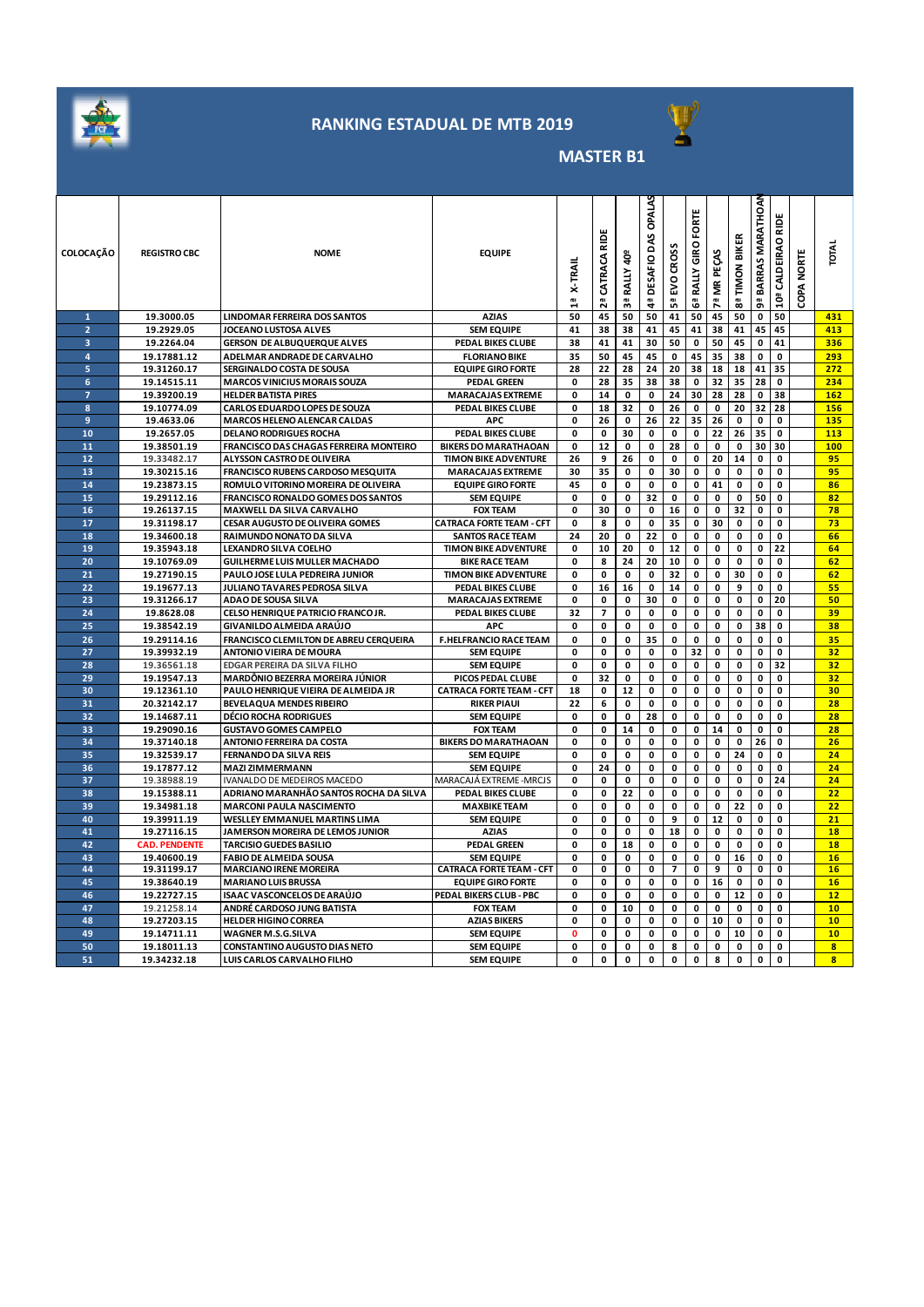



# **MASTER B2**

| <b>COLOCAÇÃO</b> | <b>REGISTRO CBC</b> | <b>NOME</b>                               | <b>EQUIPE</b>                 | <b>X-TRAIL</b> | CATRACA RIDE<br>29 | RALLY 40 <sup>º</sup><br>59 | OPALAS<br>DAS<br>DESAFIO<br>4 | <b>CROSS</b><br>50<br>ងី | FORTE<br>GIRO<br><b>RALLY</b><br>ఴఀ | 7ª MR PEÇAS | 8ª TIMON BIKER | 9ª BARRAS MARATHOAN | RIDE<br>CALDEIRÃO<br>10ª | <b>COPA NORTE</b> | <b>TOTAL</b> |
|------------------|---------------------|-------------------------------------------|-------------------------------|----------------|--------------------|-----------------------------|-------------------------------|--------------------------|-------------------------------------|-------------|----------------|---------------------|--------------------------|-------------------|--------------|
| $\mathbf{1}$     | 19.14584.11         | <b>FÁBIO NOGUEIRA DANTAS</b>              | PEDAL BIKES CLUB              | 38             | 50                 | 41                          | 41                            | 41                       | 45                                  | 45          | 41             | 38                  | 50                       |                   | 430          |
| $\overline{2}$   | 19.33569.17         | <b>REINALDO SOARES DE OLIVEIRA</b>        | <b>AZIAS BIKERS</b>           | 45             | 45                 | 45                          | 32                            | 45                       | 50                                  | 50          | 50             | 50                  | $\mathbf 0$              |                   | 412          |
| 3                | 19.23371.14         | <b>FRANCISCO DURVAL DO NASCIMENTO</b>     | <b>AZIAS BIKERS</b>           | 35             | 38                 | 35                          | 35                            | 38                       | 41                                  | 38          | 38             | 41                  | 41                       |                   | 380          |
| $\overline{a}$   | 19.2656.05          | <b>ERNANI DE CASTRO COSTA</b>             | <b>BIKE RACE TEAM</b>         | 50             | 32                 | 50                          | 50                            | 50                       | 0                                   | 41          | 45             | 35                  | 0                        |                   | 353          |
| 5                | 19.38552.19         | <b>JESSE SILVA SOUSA</b>                  | <b>MARACAJAS EXTREME</b>      | 32             | 24                 | 28                          | 38                            | 28                       | 38                                  | 35          | 28             | 20                  | 28                       |                   | 299          |
| 6                | 19.17938.12         | <b>BONIFACIO TEIXEIRA LIMA</b>            | <b>BIKE RACE TEAM</b>         | $\mathbf{0}$   | 30                 | 32                          | 45                            | 32                       | 32                                  | 30          | $\mathbf 0$    | 26                  | 24                       |                   | 251          |
| $\overline{7}$   | 19.33440.17         | ALLISSON LEONARDO COSTA MACHADO           | <b>MARACAJAS EXTREME</b>      | 0              | 35                 | 38                          | 0                             | 35                       | 0                                   | 32          | 35             | 28                  | 30                       |                   | 233          |
| 8                | 19.16060.12         | JULIO CESAR CABRAL FURTADO                | <b>AZIAS BIKERS</b>           | 32             | 16                 | 0                           | 0                             | 0                        | 30                                  | 0           | 22             | 45                  | 35                       |                   | 180          |
| 9                | 19.25771.15         | <b>CAIUS MARCELLUS HIDD FONTELES</b>      | <b>APC</b>                    | 30             | 18                 | 0                           | 0                             | 22                       | 26                                  | 26          | 26             | 0                   | 0                        |                   | 148          |
| 10               | 19.33439.17         | AFONSO ELNO ARRAES SILVA                  | <b>TIMON BIKER ADVENTURE</b>  | 0              | 28                 | 0                           | $\mathbf 0$                   | 30                       | 0                                   | $\mathbf 0$ | $\mathbf 0$    | 0                   | 38                       |                   | 96           |
| 11               | 19.39936.19         | <b>FLAVIO OLIVEIRA COELHO</b>             | <b>SEM EQUIPE</b>             | 0              | 0                  | 0                           | $\mathbf 0$                   | 26                       | 0                                   | 28          | 32             | 0                   | 0                        |                   | 86           |
| 12               | 19.24001.15         | ALEXANDRE DE CASTRO RAMALHO               | PEDAL BIKES CLUB              | $\mathbf{0}$   | 0                  | 0                           | 28                            | 30                       | 0                                   | 0           | 0              | 22                  | 0                        |                   | 80           |
| 13               | 19.32479.17         | JEFERSON ALVES BRANDÃO                    | <b>CATRACA FORTE TEAM</b>     | 24             | 0                  | 24                          | 0                             | 0                        | 0                                   | 18          | 14             | 0                   | 0                        |                   | 80           |
| 14               | 19.26555.15         | <b>MARCOS VINÍCIUS DE MELO CRUZ</b>       | <b>MARACAJAS EXTREME</b>      | $\mathbf{0}$   | 22                 | 26                          | $\mathbf 0$                   | 0                        | 28                                  | $\mathbf 0$ | 0              | 0                   | 0                        |                   | 76           |
| 15               | 19.38631.19         | <b>MARCO ANTONIO PINTO CARVALHO</b>       | <b>BIKERS DO MARATHAOAN</b>   | 26             | 0                  | 0                           | $\mathbf 0$                   | 24                       | 0                                   | $\mathbf 0$ | 0              | 16                  | 0                        |                   | 66           |
| 16               | 19.38554.19         | <b>JOÃO DOS SANTOS AMORIM</b>             | <b>SEM EQUIPE</b>             | $\mathbf{0}$   | 0                  | 0                           | 30                            | 0                        | 0                                   | 0           | $\mathbf 0$    | 30                  | 0                        |                   | 60           |
| 17               | 19.38473.19         | ANTONIO ERISVALDO DA S. MEDEIROS          | <b>RACE TEAM</b>              | 0              | 0                  | 0                           | 0                             | 0                        | 0                                   | 0           | 0              | 32                  | 26                       |                   | 58           |
| 18               | 19.33945.17         | <b>IVANILDO LEAL GUIMARAES</b>            | <b>CAXIAS BIKER ADVENTURE</b> | 0              | 0                  | 0                           | 0                             | 0                        | 35                                  | 20          | 0              | 0                   | 0                        |                   | 55           |
| 19               | 19.17124.12         | ALDO MARTINS DANTAS FILHO                 | <b>SEM EQUIPE</b>             | 0              | 26                 | 0                           | 0                             | 0                        | 0                                   | 0           | 24             | 0                   | 0                        |                   | 50           |
| 20               | 19.36566.18         | JONES CASTELO BRANCO COSTA                | <b>MARACAJAS EXTREME</b>      | 0              | 0                  | 30                          | $\mathbf 0$                   | 0                        | 0                                   | $\mathbf 0$ | 16             | 0                   | 0                        |                   | 46           |
| 21               | 19.2656.05          | ERNANI DE CASTRO COSTA                    | <b>BIKE RACE TEAM</b>         | 0              | 0                  | 0                           | $\mathbf 0$                   | 0                        | 0                                   | $\mathbf 0$ | $\mathbf 0$    | 0                   | 45                       |                   | 45           |
| 22               | 19.33352.17         | <b>CLAUDIO RODRIGUES MATOS</b>            | <b>SEM EQUIPE</b>             | 0              | 0                  | 0                           | 0                             | 0                        | 0                                   | 22          | 20             | 0                   | 0                        |                   | 42           |
| 23               | 19.39219.19         | <b>FRANCISCO DE ASSIS VERAS DE MACEDO</b> | <b>AZIAS BIKERS</b>           | 0              | 41                 | 0                           | 0                             | 0                        | 0                                   | 0           | 0              | 0                   | 0                        |                   | 41           |
| 24               | 19.23317.14         | AMBROZIO C. DO AMARAL DOS SANTOS          | <b>SEM EQUIPE</b>             | 0              | 0                  | 0                           | 0                             | 0                        | 0                                   | $\mathbf 0$ | 0              | 0                   | 32                       |                   | 32           |
| 25               | 19.27195.15         | <b>ROBERT KENNEDY COUTINHO COSTA</b>      | <b>TIMON BIKERS ADVENTURE</b> | 0              | 0                  | 0                           | 0                             | 0                        | 0                                   | 0           | 30             | 0                   | 0                        |                   | 30           |
| 26               | 19.27269.15         | <b>JOSE LUIZ CASTRO AGUIAR F</b>          | <b>AZIAS BIKERS</b>           | 28             | 0                  | 0                           | $\mathbf 0$                   | 0                        | 0                                   | 0           | $\mathbf 0$    | 0                   | 0                        |                   | 28           |
| 27               | 19.17395.12         | D' SORDI SOUSA DANTAS                     | PEDAL BIKERS CLUB - PBC       | 0              | 0                  | 0                           | $\mathbf 0$                   | 0                        | 0                                   | 0           | 0              | 24                  | 0                        |                   | 24           |
| 28               | 19.34275.18         | <b>LUIZ DE SOUSA SANTOS</b>               | <b>EQUIPE GIRO FORTE</b>      | 0              | 0                  | 0                           | $\mathbf 0$                   | 0                        | 0                                   | 24          | 0              | 0                   | 0                        |                   | 24           |
| 29               | 19.29800.16         | <b>GUSTAVO LUÍS MENDES TUPINAMBÁ</b>      | <b>CATRACA FORTE TEAM</b>     | 0              | 20                 | 0                           | 0                             | 0                        | 0                                   | 0           | 0              | 0                   | 0                        |                   | 20           |
| 30               | 19.26544.15         | PAULO CARDOSO DA ROCHA                    | <b>TIMON BIKER ADVENTURE</b>  | 0              | 0                  | 0                           | 0                             | 20                       | 0                                   | 0           | $\mathbf 0$    | 0                   | 0                        |                   | 20           |
| 31               | 19.38558.19         | JOSÉ ANGELO DA SILVA COSTA                | <b>SEM EQUIPE</b>             | 0              | 0                  | 0                           | 0                             | 0                        | 0                                   | 0           | 0              | 18                  | 0                        |                   | 18           |
| 32               | 19.37238.18         | CLECIO PEREIRA FEITOZA                    | <b>TIMON BAIKRS ADVENTURE</b> | $\Omega$       | O                  | $\mathbf 0$                 | $\mathbf{0}$                  | 0                        | 0                                   | 0           | 18             | 0                   | 0                        |                   | 18           |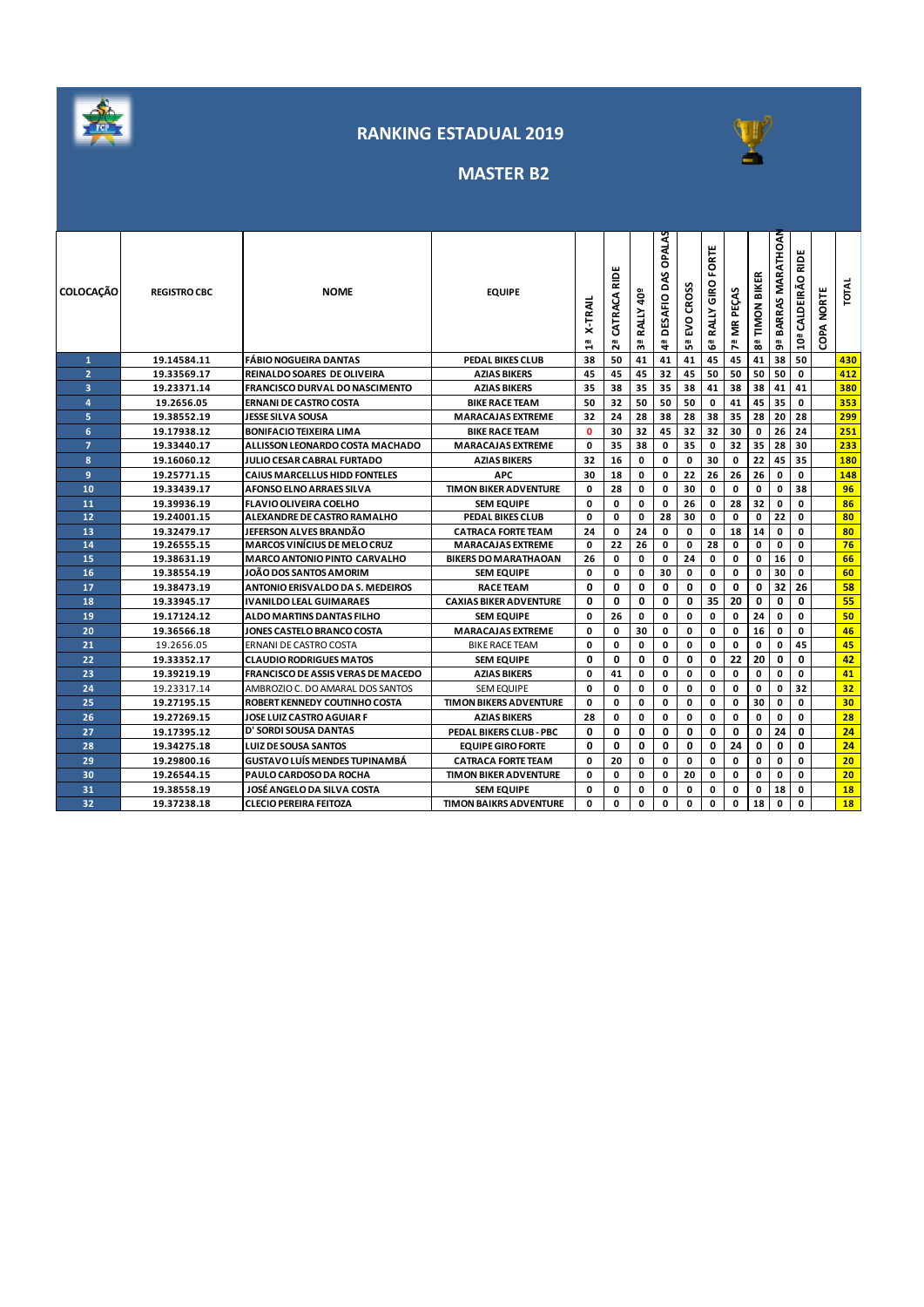



# **MASTER C1**

|                         | COLOCAÇÃO REGISTRO CBC | <b>NOME</b>                                | <b>EQUIPE</b>                | -TRAIL<br>×<br>σı<br>$\mathbf -$ | ш<br>Ξ<br>CATRACA<br>ωı<br>$\sim$ | ទី<br><b>RALLY</b><br>w | OPALAS<br>S<br>۵<br>ESAFIO<br>۵<br><b>GI</b><br>4 | CROSS<br>εv.<br>ů, | FORTE<br>GIRO<br>RALLY<br>යී | PEÇAS<br>Ĕ<br>Œ1<br>∼ | <b>BIKER</b><br>TIMON<br>89 | MARATHOAN<br>BARRAS<br><u>ត្ន</u> | €<br>CALDEIRÃO<br>å, | ORTE<br>ż<br>දි | <b>TOTAL</b> |
|-------------------------|------------------------|--------------------------------------------|------------------------------|----------------------------------|-----------------------------------|-------------------------|---------------------------------------------------|--------------------|------------------------------|-----------------------|-----------------------------|-----------------------------------|----------------------|-----------------|--------------|
| 1                       | 19.10776.09            | JOSELITO GOMES DA SILVEIRA                 | <b>TIMON BIKE ADVENTURE</b>  | 50                               | 45                                | 32                      | 50                                                | 45                 | 45                           | 45                    | 50                          | 45                                | 50                   |                 | 457          |
| $\overline{2}$          | 19.30059.16            | <b>FERNANDO SOARES DE OLIVEIRA</b>         | <b>EQUIPE GIRO FORTE</b>     | 45                               | 50                                | 50                      | 0                                                 | 50                 | 50                           | 50                    | 45                          | 50                                | 0                    |                 | 390          |
| $\overline{\mathbf{3}}$ | 19.35299.18            | <b>FRANCISCO EDMAR CARVALHO DA SILVA</b>   | <b>EQUIPE GIRO FORTE</b>     | 38                               | 38                                | 45                      | 35                                                | 41                 | 41                           | 41                    | 32                          | 35                                | 32                   |                 | 378          |
| $\overline{a}$          | 19.23805.15            | JOSE HENRIQUE PIMENTEL ROCHA               | <b>CATRACA FORTE TEAM</b>    | 41                               | 35                                | 38                      | 32                                                | 38                 | 38                           | 38                    | 35                          | 41                                | 41                   |                 | 377          |
| 5                       | 19.38929.19            | <b>CARLOS AUGUSTO GOMES DE SOUZA</b>       | <b>FOX TEAM</b>              | 0                                | 30                                | 35                      | 0                                                 | 35                 | 35                           | 35                    | 28                          | 0                                 | 0                    |                 | 198          |
| 6                       | 19.6245.07             | JOSÉ RIBAMAR DA SILVA                      | <b>APC</b>                   | 0                                | 41                                | 0                       | 45                                                | 0                  | 0                            | 0                     | 38                          | 0                                 | 0                    |                 | 124          |
| 7                       | 19.39845.19            | <b>FRANCISCO GUSTAVO MACEDO DOS SANTOS</b> | <b>MARACAJAS EXTREME</b>     | 0                                | 0                                 | 0                       | 38                                                | 0                  | 0                            | 0                     | 0                           | 38                                | 45                   |                 | 121          |
| 8                       | 19.38597.19            | <b>LINDOMAR DA CRUZ CORDEIRO</b>           | <b>CAXIAS BIKE ADVENTURE</b> | 35                               | 0                                 | 28                      | 0                                                 | 30                 | 0                            | 28                    | 0                           | 0                                 | 0                    |                 | 121          |
| 9                       | 19.6240.07             | <b>FRANCISCO HELIO CAMELO FERREIRA</b>     | <b>PEDAL BIKER CLUBE</b>     | 0                                | 32                                | 41                      | 0                                                 | 0                  | 0                            | 0                     | 41                          | 0                                 | 0                    |                 | 114          |
| 10                      | 19.40413.19            | <b>GEDALIAS SILVA DE SOUZA</b>             | <b>MARACAJAS EXTREME</b>     | 0                                | 0                                 | 0                       | 0                                                 | 0                  | 0                            | 30                    | 30                          | 28                                | 26                   |                 | 114          |
| 11                      | 19.39578.19            | <b>RICARDO GEOVANINI MELO RODRIGUES</b>    | <b>CATRACA FORTE TEAM</b>    | 0                                | 0                                 | 0                       | 41                                                | 0                  | 0                            | 0                     | 0                           | 0                                 | 35                   |                 | 76           |
| 12                      | 19.40313.19            | <b>ANTONIO OLIVEIRA DA CRUZ FILHO</b>      | <b>SEM EQUIPE</b>            | 0                                | 0                                 | 0                       | 0                                                 | 0                  | 0                            | 32                    | 0                           | 32                                | 0                    |                 | 64           |
| 13                      | 19.34706.18            | RAIMUNDO NONATO ALVES DA COSTA             | <b>TIMON BIKE ADVENTURE</b>  | 0                                | 28                                | 0                       | 0                                                 | 32                 | 0                            | 0                     | 0                           | 0                                 | 0                    |                 | 60           |
| 14                      | 19.38705.19            | <b>ROGÉRIO ALVES DE SOUSA</b>              | <b>MARACAJAS EXTREME</b>     | 0                                | 0                                 | 0                       | 0                                                 | 0                  | 0                            | 0                     | 0                           | 30                                | 30                   |                 | 60           |
| 15                      | 19.40331.19            | <b>ELIO RODRIGUES DA SILVA</b>             | <b>SEM EQUIPE</b>            | 0                                | 0                                 | 0                       | 0                                                 | 0                  | 0                            | 0                     | 26                          | 0                                 | 28                   |                 | 54           |
| 16                      | 19.40182.19            | <b>GENILDO GOMES DE CASTRO</b>             | <b>SEM EQUIPE</b>            | 0                                | 0                                 | 0                       | 0                                                 | 0                  | 0                            | 0                     | 0                           | 0                                 | 38                   |                 | 38           |
| 17                      | 19.29093.16            | <b>ANTONIO JOSE RODRIGUES DA COSTA</b>     | <b>CAXIAS BIKE ADVENTURE</b> | 0                                | 0                                 | 30                      | 0                                                 | 0                  | 0                            | 0                     | 0                           | O                                 | 0                    |                 | 30           |